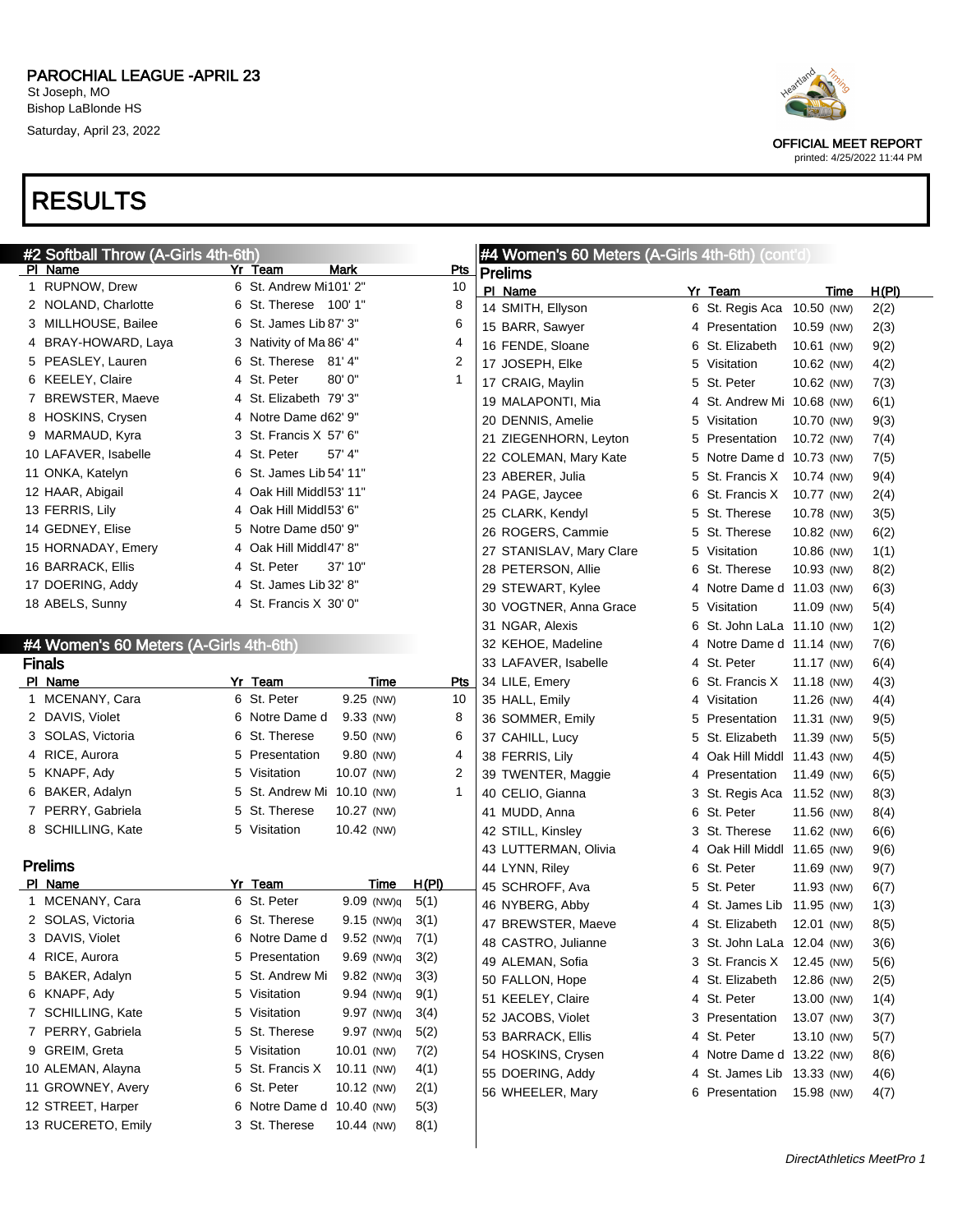Saturday, April 23, 2022

## RESULTS

| #7 Women's 100 Meters (A-Girls 4th-6th) |    |                                |             |                        | #7 Women's 100 Meters (A-Girls 4th-6th) (cont'd) |    |                             |             |              |
|-----------------------------------------|----|--------------------------------|-------------|------------------------|--------------------------------------------------|----|-----------------------------|-------------|--------------|
| <b>Finals</b>                           |    |                                |             | Wind: (+0.0)   Prelims |                                                  |    |                             |             |              |
| PI Name                                 |    | Yr Team                        | Time        | Pts                    | PI Name                                          |    | Yr Team                     | Time        | H(PI)        |
| 1 SOLAS, Victoria                       |    | 6 St. Therese                  | 13.10       | 10                     | 35 JOHNSON, Timberlynn                           |    | 3 Nativity of Ma 17.93 (NW) |             | 5(2)         |
| 2 DAVIS, Violet                         |    | 6 Notre Dame d                 | 13.12       | 8                      | 36 STREET, Harper                                |    | 6 Notre Dame d 17.94 (NW)   |             | 7(5)         |
| 3 RICE, Aurora                          | 5. | Presentation                   | 13.81       | 6                      | 37 FULLER, Kate                                  |    | 4 Notre Dame d 17.98 (NW)   |             | 1(3)         |
| 4 JOSEPH, Anna                          |    | 6 Visitation                   | 13.96       | 4                      | 38 VOGTNER, Anna Grace                           | 5. | Visitation                  | 18.01 (NW)  | 5(3)         |
| 5 LONERGAN, Emma                        |    | 6 St. Elizabeth                | 14.12       | 2                      | 39 STEWART, Kylee                                |    | 4 Notre Dame d 18.02 (NW)   |             | 1(4)         |
| 6 PERRY, Gabriela                       |    | 5 St. Therese                  | 14.44       | 1                      | 40 KNABE, Layla                                  |    | 5 St. James Lib 18.05 (NW)  |             | 1(5)         |
| 7 GROWNEY, Avery                        | 6. | St. Peter                      | 14.66       |                        | 41 O'NEILL, Addis                                | 5. | Visitation                  | 18.08 (NW)  | 9(4)         |
| 8 GREIM, Greta                          |    | 5 Visitation                   | 14.68       |                        | 42 TWENTER, Maggie                               |    | 4 Presentation              | 18.18 (NW)  | 9(5)         |
|                                         |    |                                |             |                        | 43 HOWERTON, Nola                                |    | 4 Notre Dame d 18.32 (NW)   |             | 8(7)         |
| <b>Prelims</b>                          |    |                                |             |                        | 44 MUDD, Anna                                    |    | 6 St. Peter                 | 18.42 (NW)  | 8(8)         |
| PI Name                                 |    | Yr Team                        | Time        | <u>H(PI)</u>           | 45 SOMMER, Emily                                 |    | 5 Presentation              | 18.46 (NW)  | 2(4)         |
| 1 SOLAS, Victoria                       |    | 6 St. Therese                  | 14.85 (NW)q | 7(1)                   | 46 LUTTERMAN, Olivia                             |    | 4 Oak Hill Middl 18.71 (NW) |             | 4(4)         |
| 2 PERRY, Gabriela                       |    | 5 St. Therese                  | 15.46 (NW)q | 8(1)                   | 47 CELIO, Gianna                                 |    | 3 St. Regis Aca 18.91 (NW)  |             | 3(5)         |
| 2 DAVIS, Violet                         | 6. | Notre Dame d 15.46 (NW)q 10(1) |             |                        | 48 LYNN, Riley                                   |    | 6 St. Peter                 | 18.99 (NW)  | 4(5)         |
| 4 JOSEPH, Anna                          | 6  | Visitation                     | 15.49 (NW)q | 3(1)                   | 49 PFISTER, Sawyer                               |    | 5 St. Francis X 19.00 (NW)  |             | 9(6)         |
| 5 RICE, Aurora                          | 5  | Presentation                   | 15.63 (NW)q | 3(2)                   | 50 NYBERG, Abby                                  |    | 4 St. James Lib 19.17 (NW)  |             | 6(6)         |
| 6 LONERGAN, Emma                        | 6  | St. Elizabeth                  | 15.67 (NW)q | 4(1)                   | 51 SCHROFF, Ava                                  |    | 5 St. Peter                 | 19.18 (NW)  | 6(7)         |
| 7 GREIM, Greta                          | 5  | Visitation                     | 15.75 (NW)q | 8(2)                   | 52 ROGGE, Maggie                                 |    | 5 St. Elizabeth             | 19.26 (NW)  | 10(4)        |
| 8 GROWNEY, Avery                        | 6  | St. Peter                      | 15.84 (NW)q | 4(2)                   | 53 FRIS, Miakel                                  |    | 4 Nativity of Ma 19.54 (NW) |             |              |
| 9 SHIELDS, Bernadette                   | 6  | St. Andrew Mi 15.85 (NW)       |             | 1(1)                   | 54 CASTRO, Julianne                              |    |                             |             | 10(5)        |
| 10 CARNEGIE, Gabriella                  | 6  | Notre Dame d 16.12 (NW)        |             | 6(1)                   |                                                  |    | 3 St. John LaLa 19.93 (NW)  |             | 2(5)         |
| 11 RUPNOW, Drew                         | 6  | St. Andrew Mi 16.27 (NW)       |             | 8(3)                   | 55 ALEMAN, Sofia                                 |    | 3 St. Francis X             | 20.68 (NW)  | 7(6)         |
| 12 ALLEN, chanley                       | 6  | Presentation                   | 16.42 (NW)  | 7(2)                   | 56 BARRACK, Ellis                                |    | 4 St. Peter                 | 20.85 (NW)  | 5(4)         |
| 13 HALL, Bridget                        | 5  | Visitation                     | 16.59 (NW)  |                        | 57 AMBURN, Rebekah                               |    | 6 Presentation              | 20.90 (NW)  | 3(6)         |
| 14 CRABTREE, Penelope                   | 6  | St. Therese                    | 16.70 (NW)  | 6(2)                   | 58 KEELEY, Claire                                |    | 4 St. Peter                 | 21.16 (NW)  | 7(7)         |
|                                         |    |                                |             | 6(3)                   | 59 YUOT, Monica                                  |    | 6 St. Andrew Mi 23.65 (NW)  |             | 4(6)         |
| 15 FRANKE, Eva                          | 6  | Presentation                   | 16.78 (NW)  | 7(3)                   | 60 WHEELER, Mary                                 | 6  | Presentation                | 26.24 (NW)  | 3(7)         |
| 16 FENDE, Sloane                        | 6  | St. Elizabeth                  | 16.95 (NW)  | 9(1)                   | 61 BRAY-HOWARD, Laya                             |    | 3 Nativity of Ma 27.14 (NW) |             | 2(6)         |
| 17 LOWE, Besty                          |    | St. Elizabeth                  | 16.99 (NW)  | 8(4)                   |                                                  |    |                             |             |              |
| 18 ROGERS, Cammie                       | 5  | St. Therese                    | 17.02 (NW)  | 10(2)                  | #8 Women's 100 Meters (C-Girls 7th-8th)          |    |                             |             |              |
| 19 SMITH, Ellyson                       | 6  | St. Regis Aca                  | 17.03 (NW)  | 7(4)                   | <b>Finals</b>                                    |    |                             |             | Wind: (+0.0) |
| 20 ABERER, Julia                        | 5  | St. Francis X                  | 17.04 (NW)  | 3(3)                   | PI Name                                          |    | Yr Team                     | Time        | <b>Pts</b>   |
| 21 ZIEGENHORN, Leyton                   | 5  | Presentation                   | 17.08 (NW)  | 2(1)                   | 1 JANSEN, Aleena                                 |    | 8 St. Elizabeth             | 14.48       | 10           |
| 21 STANISLAV, Mary Clare                | 5. | Visitation                     | 17.08 (NW)  | 8(5)                   | 2 WIEHN, Allison                                 |    | 8 St. Regis Aca             | 14.70       | 8            |
| 23 CRAIG, Maylin                        |    | 5 St. Peter                    | 17.09 (NW)  | 6(4)                   | 3 ROMO, Ximena                                   |    | 7 St. John LaLa             | 14.82       | 6            |
| 24 SHROYER, Blair                       |    | 6 St. Therese                  | 17.18 (NW)  | 2(2)                   | 4 GAJEWSKI, Katie                                |    | 8 St. Elizabeth             | 14.90       | 4            |
| 25 MICELI, Isabella                     |    | 6 St. Andrew Mi 17.25 (NW)     |             | 9(2)                   | 5 NAVARRO, Siena                                 |    | 7 St. Therese               | 14.92       | 2            |
| 26 CLUNE, Caroline                      |    | 6 St. Peter                    | 17.26 (NW)  | 9(3)                   | 6 SORIANO, Megan                                 |    | 7 St. Therese               | 15.10       | 1            |
| 27 PAUTLER, Hallie                      |    | 6 St. Peter                    | 17.42 (NW)  | 4(3)                   | 7 HOPSON, Piper                                  |    | 7 St. Elizabeth             | 15.11       |              |
| 28 COLEMAN, Mary Kate                   |    | 5 Notre Dame d 17.57 (NW)      |             | 10(3)                  | 8 BENNETT, Brianna                               |    | 8 St. Therese               | 15.15       |              |
| 29 KEHOE, Madeline                      |    | 4 Notre Dame d 17.62 (NW)      |             | 6(5)                   |                                                  |    |                             |             |              |
| 30 MALAPONTI, Mia                       |    | 4 St. Andrew Mi 17.68 (NW)     |             | 3(4)                   | <b>Prelims</b>                                   |    |                             |             |              |
| 31 ROGGE, Sadie                         |    | 4 St. Elizabeth                | 17.71 (NW)  | 8(6)                   | PI Name                                          |    | Yr Team                     | Time        | H(PI)        |
| 32 CAHILL, Lucy                         |    | 5 St. Elizabeth                | 17.87 (NW)  | 5(1)                   | 1 JANSEN, Aleena                                 |    | 8 St. Elizabeth             | 14.23 (NW)q | 1(1)         |
| 33 LAFAVER, Isabelle                    |    | 4 St. Peter                    | 17.89 (NW)  | 1(2)                   | 2 WIEHN, Allison                                 |    | 8 St. Regis Aca 14.50 (NW)q |             | 3(1)         |
| 33 SAUCIER, Eva                         |    | 4 St. Elizabeth                | 17.89 (NW)  | 2(3)                   | 3 ROMO, Ximena                                   |    | 7 St. John LaLa 14.51 (NW)q |             | 3(2)         |
|                                         |    |                                |             |                        |                                                  |    |                             |             |              |



OFFICIAL MEET REPORT printed: 4/25/2022 11:44 PM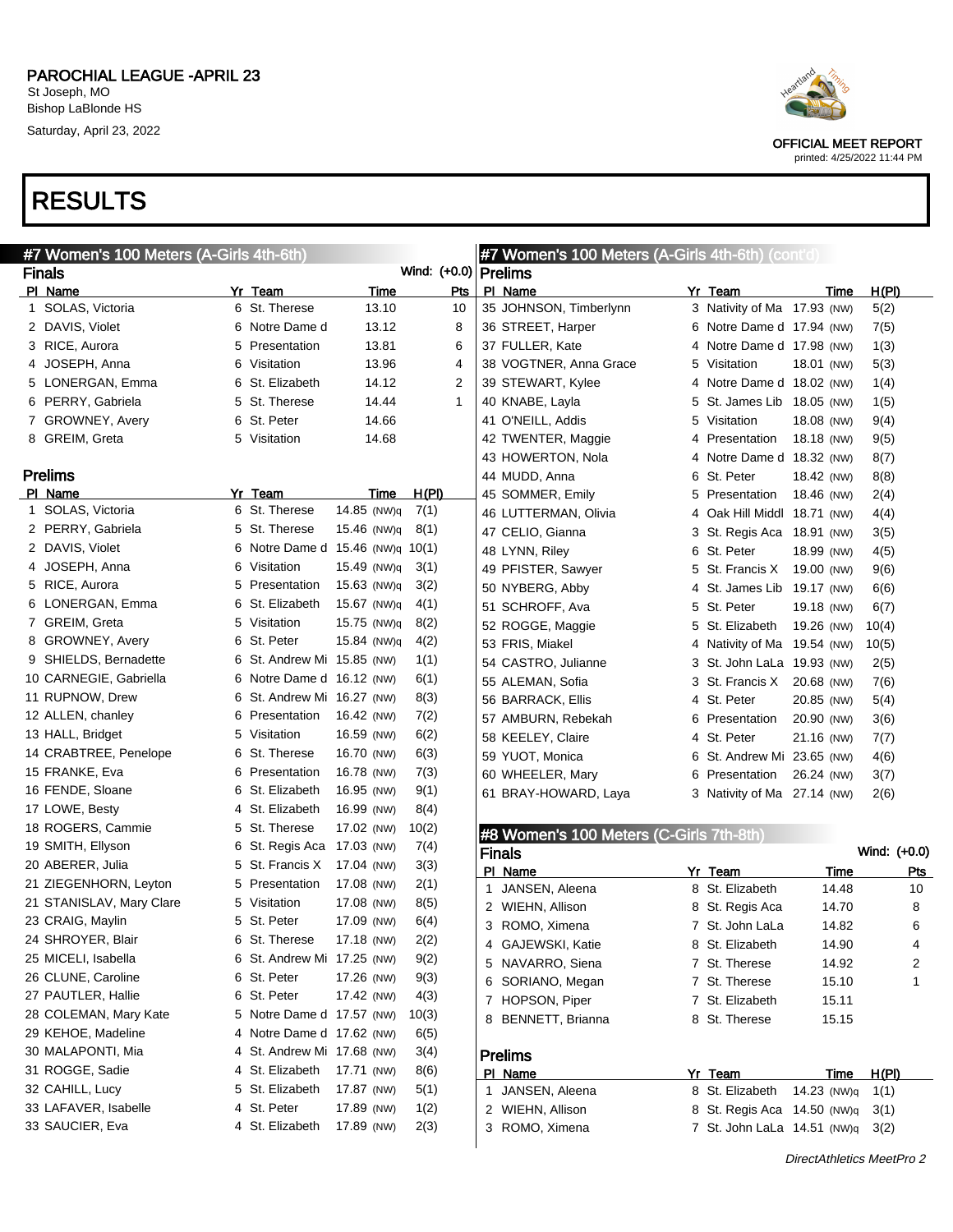

OFFICIAL MEET REPORT printed: 4/25/2022 11:44 PM

| #8 Women's 100 Meters (C-Girls 7th-8th) (cont'd)    |                             |                          |              | #11 Women's 200 Meters (A-Girls 4th-6th) (cont'd |   |                             |             |             |
|-----------------------------------------------------|-----------------------------|--------------------------|--------------|--------------------------------------------------|---|-----------------------------|-------------|-------------|
| <b>Prelims</b>                                      |                             |                          |              | PI Name                                          |   | Yr Team                     | <b>Time</b> | $H(PI)$ Pts |
| PI Name                                             | Yr Team                     | Time                     | H(PI)        | 12 YUOT, Monica                                  |   | 6 St. Andrew Mi 38.01 (NW)  |             | 2(1)        |
| 4 NAVARRO, Siena                                    | 7 St. Therese               | 14.76 (NW)q              | 1(2)         | 13 KENNEDY, Katherine                            |   | 5 St. Peter                 | 38.12 (NW)  | 4(4)        |
| 5 HOPSON, Piper                                     | 7 St. Elizabeth             | 14.95 (NW)q              | 1(3)         | 13 MARTIN, Bianca                                |   | 6 Presentation              | 38.12 (NW)  | 6(4)        |
| 6 SORIANO, Megan                                    | 7 St. Therese               | 15.08 (NW)q              | 2(1)         | 15 SALLEE, Adelle                                |   | 4 Visitation                | 38.28 (NW)  | 1(4)        |
| 7 GAJEWSKI, Katie                                   | 8 St. Elizabeth             | 15.10 (NW)q              | 4(1)         | 16 RUCERETO, Emily                               |   | 3 St. Therese               | 38.32 (NW)  | 4(5)        |
| 8 BENNETT, Brianna                                  | 8 St. Therese               | 15.18 (NW)q              | 4(2)         | 17 SHROYER, Blair                                |   | 6 St. Therese               | 38.35 (NW)  | 5(2)        |
| 9 MCNAMARA, Molly                                   | 8 Presentation              | 15.20 (NW)               | 5(1)         | 18 ONKA, Katelyn                                 |   | 6 St. James Lib 38.48 (NW)  |             | 3(2)        |
| 10 BREWSTER, Francesca                              | 8 St. Elizabeth             | 15.40 (NW)               | 6(1)         | 19 KEHOE, Madeline                               |   | 4 Notre Dame d 38.65 (NW)   |             | 5(3)        |
| 11 MARTIN, Lily                                     | 8 Notre Dame d 15.47 (NW)   |                          | 3(3)         | 20 MALAPONTI, Mia                                |   | 4 St. Andrew Mi 38.68 (NW)  |             | 6(5)        |
| 11 STUCKEY, Bayley                                  | 7 St. John LaLa 15.47 (NW)  |                          | 5(2)         | 21 PEASLEY, Lauren                               |   | 6 St. Therese               | 38.75 (NW)  | 3(3)        |
| 13 HURTIG, Sarenna                                  | 8 St. James Lib 15.48 (NW)  |                          | 4(3)         | 22 ANDERSON, Sienna                              |   | 4 Visitation                | 38.84 (NW)  | 6(6)        |
| 14 CIRLINCUINA, Briana                              | 8 St. Andrew Mi 15.52 (NW)  |                          | 1(4)         | 23 CLUNE, Caroline                               |   | 6 St. Peter                 | 39.26 (NW)  | 2(2)        |
| 15 MOORES, Grace                                    | 8 St. Elizabeth             | 15.55 (NW)               | 5(3)         | 24 O'BRIEN, Gracelyn                             |   | 4 St. John LaLa 39.48 (NW)  |             | 4(6)        |
| 16 SCHROEDER, Reagan                                | 8 St. Andrew Mi 15.57 (NW)  |                          | 3(4)         | 25 HALL, Emily                                   |   | 4 Visitation                | 39.49 (NW)  | 1(5)        |
| 17 LYON, Gwyneth                                    | 7 Presentation              | 15.97 (NW)               | 4(4)         | 26 O'NEILL, Addis                                |   | 5 Visitation                | 40.42 (NW)  | 5(4)        |
| 18 GREIM, Paloma                                    | 8 Visitation                | 15.98 (NW)               | 4(5)         | 27 DENNIS, Amelie                                |   | 5 Visitation                | 40.45 (NW)  | 4(7)        |
| 19 ST.JOHN, Julia                                   | 7 St. Andrew Mi 16.16 (NW)  |                          | 4(6)         | 28 HORNADAY, Emery                               |   | 4 Oak Hill Middl 41.16 (NW) |             | 3(4)        |
| 20 CULBERTSON, Sydney                               | 7 Oak Hill Middl 16.27 (NW) |                          | 2(2)         | 29 KNABE, Layla                                  |   | 5 St. James Lib 41.54 (NW)  |             | 3(5)        |
| 21 ABADIE, Rachel                                   | 7 Nativity of Ma 16.42 (NW) |                          | 3(5)         | 30 LYNN, Riley                                   |   | 6 St. Peter                 | 41.79 (NW)  | 5(5)        |
| 22 WALSH, Tatum                                     | 8 St. Peter                 | 16.49 (NW)               | 5(4)         | 31 FULLER, Kate                                  |   | 4 Notre Dame d 41.99 (NW)   |             | 2(3)        |
| 23 HOTOP, Marjorie                                  | 8 Presentation              | 16.60 (NW)               | 6(2)         | 32 SILVERS, London                               |   | 5 Nativity of Ma 42.10 (NW) |             | 3(6)        |
| 24 CLOUSE, Addysen                                  | 7 Nativity of Ma 16.93 (NW) |                          | 6(3)         | 33 JOHNSON, Timberlynn                           |   | 3 Nativity of Ma 42.74 (NW) |             | 3(7)        |
| 25 PETERSON, Audrey                                 | 8 St. Therese               | 16.96 (NW)               | 2(3)         | 34 SCHROFF, Ava                                  |   | 5 St. Peter                 | 42.90 (NW)  | 5(6)        |
| 26 JOHNSON, Daniella                                | 7 Notre Dame d 17.05 (NW)   |                          | 4(7)         | 35 CASTRO, Julianne                              |   | 3 St. John LaLa 43.64 (NW)  |             | 6(7)        |
| 27 NAUMANN, Emily                                   | 7 Presentation              | 17.24 (NW)               | 3(6)         | 36 HANSEN, Calla                                 |   | 4 St. Therese               | 46.95 (NW)  | 6(8)        |
| 28 HERRINGTON, Madelyn                              | 7 Nativity of Ma 17.44 (NW) |                          | 1(5)         |                                                  |   |                             |             |             |
| 29 SHOOK, Sadie                                     | 7 St. Andrew Mi 17.56 (NW)  |                          | 6(4)         | #12 Women's 200 Meters (C-Girls 7th-8th)         |   |                             |             |             |
| 30 JIMENEZ, Mira                                    | 8 St. Elizabeth             | 17.67 (NW)               | 6(5)         | PI Name                                          |   | Yr Team                     | Time        | $H(PI)$ Pts |
| 31 HAMILTON, Kiera                                  | 7 St. Andrew Mi 17.73 (NW)  |                          | 6(6)         | JANSEN, Aleena<br>1                              |   | 8 St. Elizabeth             | 30.76 (NW)  | 5(1)<br>10  |
| 32 DAMERON, Nora                                    | 7 St. Elizabeth             | 17.85 (NW)               | 5(5)         | 2 HONAN, Suzie                                   |   | 8 Visitation                | 31.43 (NW)  | 1(1)<br>8   |
| 33 SILVERS, Raven                                   | 7 Nativity of Ma 18.25 (NW) |                          | 3(7)         | 3 ROMO, Ximena                                   |   | 7 St. John LaLa 31.46 (NW)  |             | 3(1)<br>6   |
| 34 HYLAND, Kate                                     | 8 St. Andrew Mi 19.17 (NW)  |                          | 2(4)         | 4 FENDLER, Polly                                 |   | 7 Visitation                | 32.28 (NW)  | 1(2)<br>4   |
|                                                     |                             |                          |              | 5 WIEHN, Allison                                 |   | 8 St. Regis Aca 32.38 (NW)  |             | 5(2)<br>2   |
|                                                     |                             |                          |              | 6 SCHROEDER, Reagan                              |   | 8 St. Andrew Mi 32.54 (NW)  |             | 5(3)<br>1   |
| #11 Women's 200 Meters (A-Girls 4th-6th)<br>PI Name | Yr Team                     | Time                     | $H(PI)$ Pts  | 7 HURTIG, Sarenna                                |   | 8 St. James Lib 32.99 (NW)  |             | 3(2)        |
| MCENANY, Cara<br>1                                  | 6 St. Peter                 | 31.36 (NW)               | 1(1)<br>10   | 8 HARMAN, Mary                                   |   | 7 St. Peter                 | 33.14 (NW)  | 3(3)        |
| 2 JOSEPH, Anna                                      | 6 Visitation                | 34.16 (NW)               | 8<br>6(1)    | 9 CIRLINCUINA, Briana                            | 8 | St. Andrew Mi 33.27 (NW)    |             | 2(1)        |
| 3 KNAPF, Ady                                        | 5 Visitation                | 34.30 (NW)               | 6<br>4(1)    | 10 MCNAMARA, Molly                               | 8 | Presentation                | 33.44 (NW)  | 4(1)        |
| 4 PALMER, Ellee                                     | 6 Presentation              | 34.47 (NW)               | 6(2)<br>4    | 11 MOLLOY, Fiona                                 |   | 7 Visitation                | 33.93 (NW)  | 4(2)        |
| 5 SCHILLING, Kate                                   | 5 Visitation                | 35.46 (NW)               | 2<br>6(3)    | 12 GAJEWSKI, Katie                               | 8 | St. Elizabeth               | 34.29 (NW)  | 3(4)        |
|                                                     | 4 Presentation              |                          | $\mathbf{1}$ | 13 HOTOP, Marjorie                               |   | 8 Presentation              | 34.51 (NW)  | 5(4)        |
| 6 BARR, Sawyer<br>7 FRANKE, Eva                     | 6 Presentation              | 35.86 (NW)<br>36.06 (NW) | 1(2)         | 14 MOORES, Grace                                 | 8 | St. Elizabeth               | 34.61 (NW)  | 4(3)        |
| 8 PAUTLER, Hallie                                   |                             |                          | 4(2)         | 15 WALSH, Tatum                                  | 8 | St. Peter                   | 34.76 (NW)  | 5(5)        |
|                                                     | 6 St. Peter                 | 36.23 (NW)               | 5(1)         | 16 BAX, Alaina                                   |   | 7 St. Andrew Mi 34.81 (NW)  |             | 5(6)        |
| 9 CRABTREE, Penelope                                | 6 St. Therese               | 36.44 (NW)               | 1(3)         | 17 ST.JOHN, Julia                                |   | 7 St. Andrew Mi 34.92 (NW)  |             | 2(2)        |
| 10 CARNEGIE, Gabriella                              | 6 Notre Dame d 36.47 (NW)   |                          | 3(1)         | 18 HUGGINS, Sydni                                |   | 8 Nativity of Ma 35.35 (NW) |             | 3(5)        |
| 11 JOSEPH, Elke                                     | 5 Visitation                | 37.21 (NW)               | 4(3)         |                                                  |   |                             |             |             |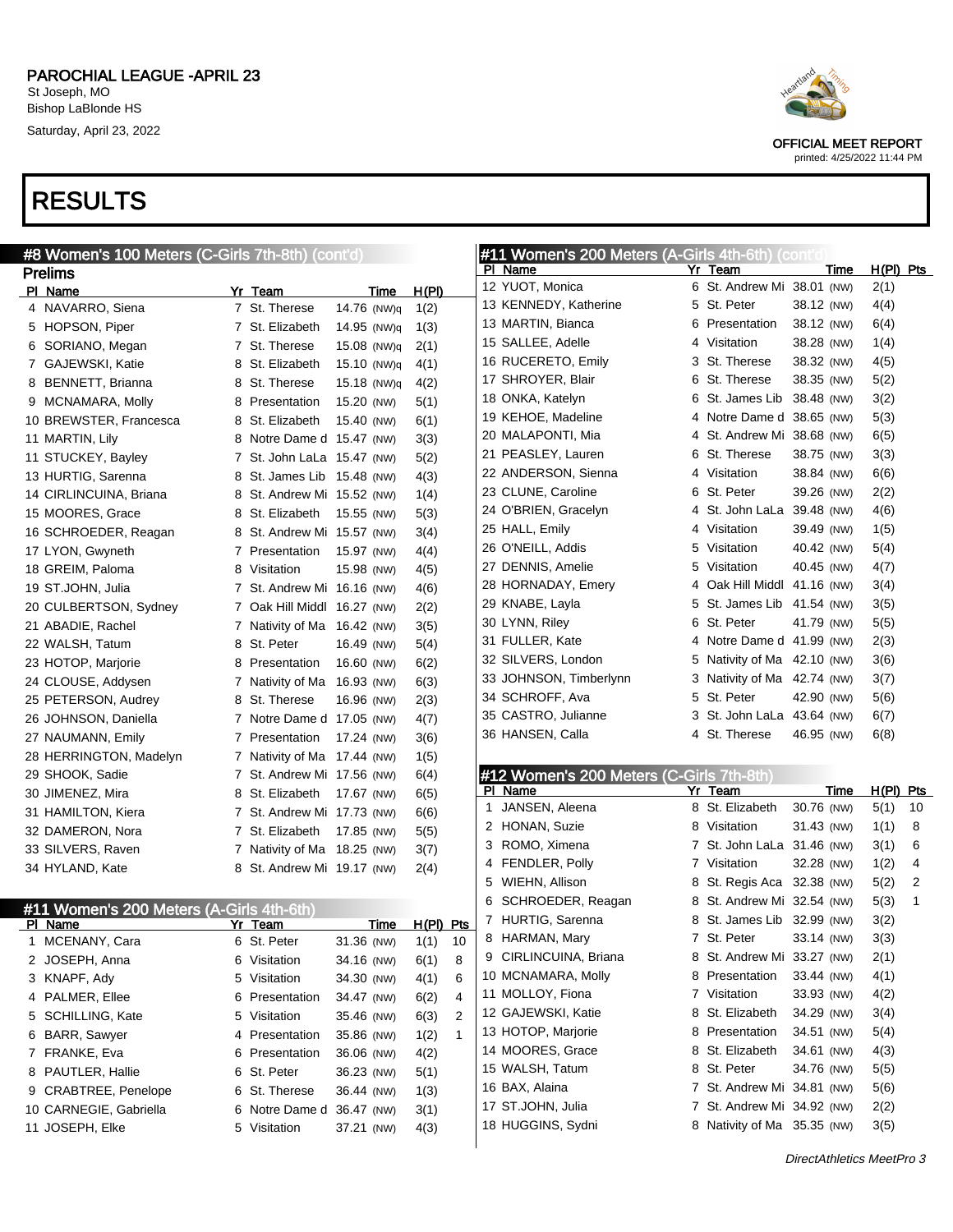

OFFICIAL MEET REPORT

printed: 4/25/2022 11:44 PM

|                       | #12 Women's 200 Meters (C-Girls 7th-8th) (cont'd) |                             |             |             |                | #20 Women's 800 Meters (A-Girls 4th-6th) (cont'd |   |                         |         |            |
|-----------------------|---------------------------------------------------|-----------------------------|-------------|-------------|----------------|--------------------------------------------------|---|-------------------------|---------|------------|
| PI Name               |                                                   | Yr Team                     | Time        | $H(PI)$ Pts |                | PI Name                                          |   | Yr Team                 | Time    | <u>Pts</u> |
| 19 JOHNSON, Daniella  |                                                   | 7 Notre Dame d 36.80 (NW)   |             | 3(6)        |                | 11 JACOBS, Violet                                |   | 3 Presentation          | 3:50.59 |            |
| 20 HAMILTON, Kiera    |                                                   | 7 St. Andrew Mi 37.82 (NW)  |             | 4(4)        |                | 12 SWYMELER, Molly                               |   | 3 St. Therese           | 3:53.49 |            |
| 21 CLOUSE, Addysen    |                                                   | 7 Nativity of Ma 37.90 (NW) |             | 4(5)        |                | 13 WHEELER, Mary                                 |   | 6 Presentation          | 5:23.71 |            |
| 22 HUGGINS, Julianna  |                                                   | 7 Nativity of Ma 38.13 (NW) |             | 2(3)        |                |                                                  |   |                         |         |            |
| 23 NOLAN, Cora        |                                                   | 8 St. Andrew Mi 38.28 (NW)  |             | 5(7)        |                | #19 Women's 800 Meters (C-Girls 7th-8th)         |   |                         |         |            |
| 24 JIMENEZ, Mira      |                                                   | 8 St. Elizabeth             | 39.03 (NW)  | 2(4)        |                | PI Name                                          |   | Yr Team                 | Time    | Pts        |
| 25 BRIER, Sadie       |                                                   | 8 St. James Lib             | 39.85 (NW)  | 3(7)        |                | 1 HARMAN, Mary                                   |   | 7 St. Peter             | 2:59.42 | 10         |
| 26 DAMERON, Nora      |                                                   | 7 St. Elizabeth             | 42.38 (NW)  | 2(5)        |                | 2 WELCH, Clare                                   |   | 8 St. Therese           | 3:00.09 | 8          |
|                       |                                                   |                             |             |             |                | 3 BRIER, Sadie                                   |   | 8 St. James Lib         | 3:28.10 | 6          |
|                       | #15 Women's 400 Meters (A-Girls 4th-6th)          |                             |             |             |                |                                                  |   |                         |         |            |
| PI Name               |                                                   | Yr Team                     | <b>Time</b> |             | <u>Pts</u>     | #23 Women's 1600 Meters (A-Girls 4th-6th)        |   |                         |         |            |
| 1 GARVEY, Kate        |                                                   | 6 St. Francis X             | 1:14.42     |             | 10             | PI Name                                          |   | Yr Team                 | Time    | Pts        |
| 2 PALMER, Ellee       |                                                   | 6 Presentation              | 1:18.24     |             | 8              | DELLINGER, Mary<br>1.                            |   | 5 St. Therese           | 6:30.97 | 10         |
| 3 ALLEN, chanley      |                                                   | 6 Presentation              | 1:19.73     |             | 6              | 2 GARVEY, Kate                                   |   | 6 St. Francis X         | 6:55.61 | 8          |
| 4 DUENSING, Ellie     |                                                   | 6 St. Therese               | 1:26.21     |             | 4              | 3 KENNEDY, Katherine                             |   | 5 St. Peter             | 7:42.90 | 6          |
| 5 YUOT, Monica        |                                                   | 6 St. Andrew Mi             | 1:26.25     |             | $\overline{2}$ | 4 ACHBERGER, Addison                             |   | 4 Notre Dame d          | 9:30.26 | 4          |
| 6 ARNOLD, Emma        |                                                   | 6 St. Therese               | 1:29.24     |             | 1              |                                                  |   |                         |         |            |
| 7 ONKA, Katelyn       |                                                   | 6 St. James Lib             | 1:34.91     |             |                | #24 Women's 1600 Meters (C-Girls 7th-8th)        |   |                         |         |            |
| 8 NADLER, Samantha    |                                                   | 3 Presentation              | 1:36.13     |             |                | PI Name                                          |   | $Yr$ Team               | Time    | <u>Pts</u> |
| 9 PRICHARD, Ellie     |                                                   | 4 St. Andrew Mi             | 1:41.34     |             |                | HINKEBEIN, Maecy<br>1                            |   | 8 St. Andrew Mi         | 6:15.60 | 10         |
| 10 RACE, Kellianne    |                                                   | 3 St. Therese               | 1:45.99     |             |                | 2 SOLIS, Claire                                  |   | 7 St. Elizabeth         | 6:23.51 | 8          |
|                       |                                                   |                             |             |             |                | ROSENBERG, Bella<br>3                            |   | 7 Nativity of Ma        | 6:30.92 | 6          |
|                       | #16 Women's 400 Meters (C-Girls 7th-8th)          |                             |             |             |                | 4 HINKEBEIN, Marin                               |   | 7 St. Andrew Mi         | 7:00.72 | 4          |
|                       |                                                   |                             |             |             |                |                                                  |   |                         |         |            |
| PI Name               |                                                   | Yr Team                     | Time        | H(PI) Pts   |                |                                                  |   |                         |         |            |
| 1 BENNETT, Brianna    |                                                   | 8 St. Therese               | 1:12.16     | 2(1)        | 10             | #1 Softball Throw (B-Boys 4th-6th)               |   |                         |         |            |
| 2 WIEBE, Kellan       |                                                   | 7 Visitation                | 1:14.29     | 1(1)        | $\overline{7}$ | PI Name                                          |   | <b>Mark</b><br>Yr Team  |         | <b>Pts</b> |
| 2 RANDO, Lauren       |                                                   | 8 St. Peter                 | 1:14.29     | 2(2)        | $\overline{7}$ | BROWNE, Jack<br>1                                |   | 6 Notre Dame d172' 3"   |         | 10         |
| 4 HARMAN, Mary        |                                                   | 7 St. Peter                 | 1:14.57     | 1(2)        | 4              | 2 FISHER, Reece                                  | 6 | 139' 4"<br>Visitation   |         | 8          |
| 5 CIRLINCUINA, Briana |                                                   | 8 St. Andrew Mi             | 1:16.12     | 1(3)        | $\overline{2}$ | 3 BRIER, Kallen                                  | 6 | St. James Lib 133' 3"   |         | 6          |
| 6 LYON, Gwyneth       |                                                   | 7 Presentation              | 1:17.72     | 1(4)        | $\mathbf{1}$   | 4 HAMILTON, Kason                                |   | 5 St. Andrew Mi131' 1"  |         | 4          |
| 7 SOLIS, Claire       |                                                   | 7 St. Elizabeth             | 1:18.06     | 1(5)        |                | 5 NGUYEN, Tyler                                  | 6 | St. Andrew Mi128' 11"   |         | 2          |
| 8 HURTIG, Sarenna     |                                                   | 8 St. James Lib             | 1:18.20     | 2(3)        |                | 6 NGUYEN, Tyvon                                  |   | 4 St. Andrew Mi127' 1"  |         | 1          |
| 9 BAX, Alaina         |                                                   | 7 St. Andrew Mi             | 1:20.21     | 2(4)        |                | 7 WINNIKE, Brendan                               | 6 | St. Andrew Mi121' 8"    |         |            |
| 10 ROSENBERG, Bella   |                                                   | 7 Nativity of Ma            | 1:21.67     | 1(6)        |                | 8 HELSEL, Tag                                    |   | 4 St. Francis X 112' 6" |         |            |
|                       |                                                   |                             |             |             |                | 9 OZENBERGER, Parker                             |   | 4 St. Francis X 111' 9" |         |            |
|                       |                                                   |                             |             |             |                | 10 SARVER, Scott                                 |   | 5 St. James Lib 98' 10" |         |            |
| <u>PI Name</u>        | #20 Women's 800 Meters (A-Girls 4th-6th)          | Yr Team                     | <u>Time</u> |             | Pts            | 11 BRAY-HOWARD, Elijah                           |   | 6 Nativity of Ma 93' 9" |         |            |
| 1 BYARS, Daley        |                                                   | 6 St. Therese               | 3:06.86     |             | 10             | 12 TEBBENKAMP, Max                               |   | 6 St. James Lib 93' 6"  |         |            |
| 2 BARR, Sawyer        |                                                   | 4 Presentation              | 3:12.42     |             | 8              | 13 DONAHAY, Jack                                 |   | 5 St. John LaLa 93' 1"  |         |            |
| 3 DUENSING, Ellie     |                                                   | 6 St. Therese               | 3:16.45     |             | 6              | 14 BJORNSON, Mikkel JT                           |   | 6 St. John LaLa91' 9"   |         |            |
| 4 PEASLEY, Lauren     |                                                   | 6 St. Therese               | 3:31.34     |             | 4              | 15 GEIVETT, Evan                                 |   | 6 St. John LaLa84' 2"   |         |            |
| 5 JACOBS, Gabby       |                                                   | 4 Presentation              | 3:32.03     |             | 2              | 16 HARRIS, Courtland                             |   | 3 St. Regis Aca 71' 11" |         |            |
| 6 STROBBE, Sammy      |                                                   | 3 St. Therese               | 3:37.45     |             | 1              | 17 MANROE, Gabriel                               |   | 4 St. Andrew Mi71' 6"   |         |            |
| 7 KENNEDY, Katherine  |                                                   | 5 St. Peter                 | 3:38.74     |             |                | 18 DAWN, Andrew                                  |   | 6 St. Regis Aca 70' 5"  |         |            |
| 8 PRICHARD, Ellie     |                                                   | 4 St. Andrew Mi             | 3:39.34     |             |                | 19 SCHAEFER, Grant                               |   | 5 St. Andrew Mi66' 0"   |         |            |
| 9 O'BRIEN, Gracelyn   |                                                   | 4 St. John LaLa             | 3:41.90     |             |                | 20 JACOBS, Xavier                                | 4 | Presentation 61'6"      |         |            |
| 10 MUDD, Anna         |                                                   | 6 St. Peter                 | 3:43.51     |             |                | 21 DOMINGUEZ, Manuel                             |   | 4 Nativity of Ma 50' 8" |         |            |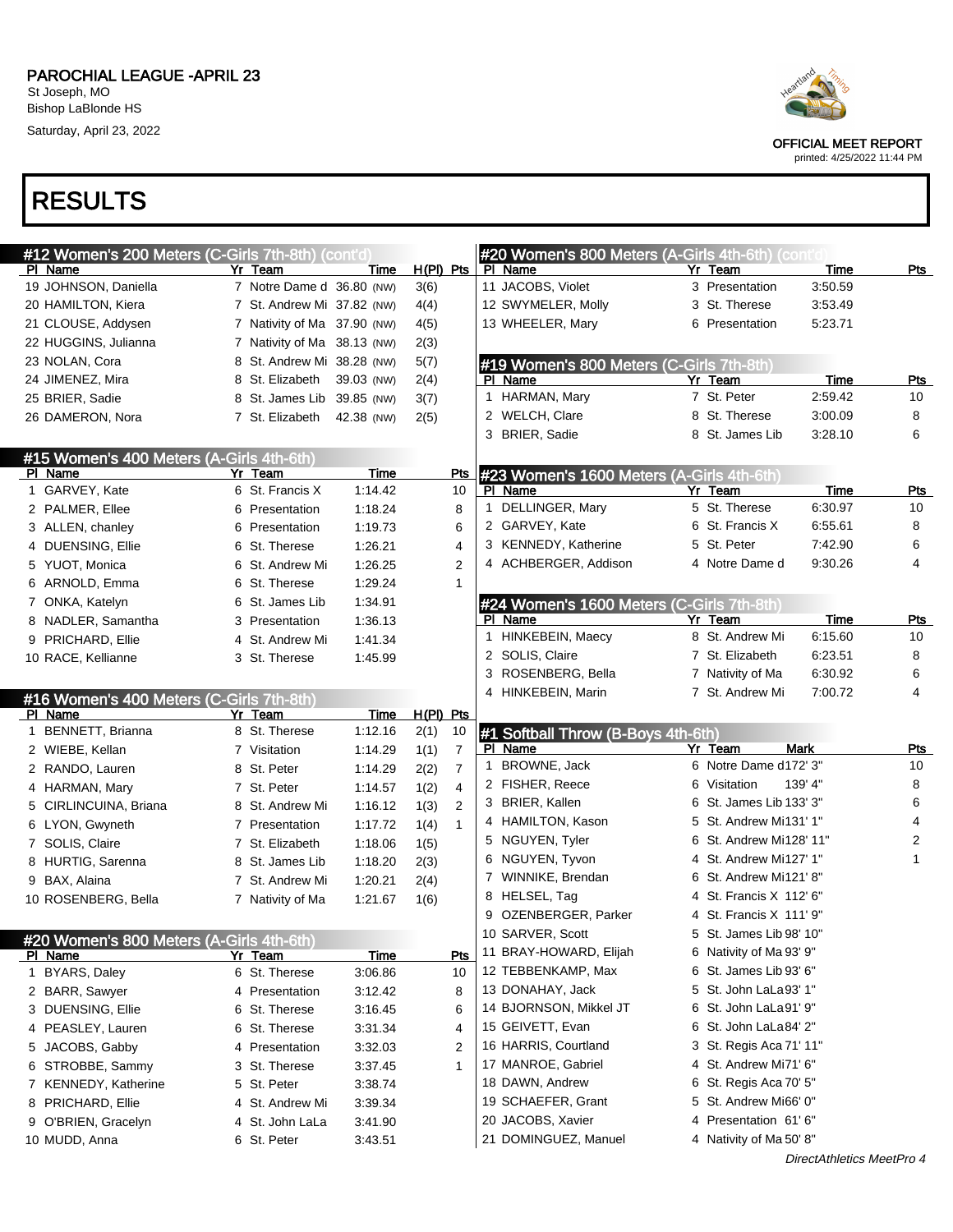Saturday, April 23, 2022

## RESULTS

| PI Name<br>Mark<br>Yr Team<br><u>Pts</u><br><b>Prelims</b><br>22 GILLETTE, Garrett<br>4 St. Therese<br>45' 2"<br>PI Name<br>H(PI)<br>Yr Team<br>Time<br>31 STACH, Blake<br>3 Presentation<br>10.91 (NW)<br>8(4)<br>#3 Men's 60 Meters (B-Boys 4th-6th)<br>5 St. Andrew Mi 10.91 (NW)<br>9(5)<br>31 SCHAEFER, Miles<br>Wind: (+0.0)<br><b>Finals</b><br>33 PARK, Siddhartha<br>4 Notre Dame d 10.94 (NW)<br>4(4)<br>PI Name<br>Yr Team<br>Time<br>Pts<br>34 HART, James<br>4 Notre Dame d 11.00 (NW)<br>5(3)<br>6 St. James Lib<br>1 RYAN, Brecken<br>9.00<br>10<br>35 ENGLAND, Tucker<br>4 St. Francis X 11.04 (NW)<br>5(4)<br>2 BURNS, Felix<br>6 Visitation<br>9.11<br>8<br>36 HILL, Noah<br>4 St. James Lib 11.07 (NW)<br>2(3)<br>3 NGUYEN, Tyler<br>6 St. Andrew Mi<br>9.32<br>6<br>36 DONAHAY, Matt<br>3 St. John LaLa 11.07 (NW)<br>6(4)<br>4 NGUYEN, Tyvon<br>4 St. Andrew Mi<br>9.54<br>4<br>38 MCCLINTOCK, Paul<br>Presentation<br>11.10 (NW)<br>6<br>9(6)<br>5 MARTIN, Tristan<br>3 St. Regis Aca<br>9.62<br>2<br>39 O'CONNELL, Gavin<br>Presentation<br>11.18 (NW)<br>10(3)<br>5.<br>6 SCHEIDERER, Patrick<br>6 St. Peter<br>9.71<br>$\mathbf 1$<br>40 JAMES, Oliver<br>Notre Dame d 11.20 (NW)<br>5.<br>5(5)<br>5 Oak Hill Middl<br>7 TOMELDAN, Alex<br>9.77<br>40 WARD, Sterling<br>Nativity of Ma 11.20 (NW)<br>10(4)<br>3<br>8 MULLER, Will<br>4 St. John LaLa<br>9.77<br>42 PALMER, Brooks<br>Presentation<br>11.27 (NW)<br>6(5)<br>4<br>43 MANROE, Gabriel<br>St. Andrew Mi 11.33 (NW)<br>5(6)<br>4<br><b>Prelims</b><br>44 ROGGE, Abe<br>3 St. Elizabeth<br>11.44 (NW)<br>4(5)<br>PI Name<br>Yr Team<br>H(PI)<br>Time<br>44 ABADIE, John<br>3 Nativity of Ma 11.44 (NW)<br>9(7)<br>1 NGUYEN, Tyler<br>6 St. Andrew Mi<br>$9.34$ (NW)g<br>4(1)<br>46 WOODBURY, George<br>5 St. Therese<br>11.48 (NW)<br>10(5)<br>2 RYAN, Brecken<br>6 St. James Lib<br>$9.40$ (NW)g<br>8(1)<br>47 MILLER, Harry<br>4 Visitation<br>11.51 (NW)<br>2(4)<br>3 BURNS, Felix<br>6 Visitation<br>$9.42$ (NW)q<br>6(1)<br>47 TRAN, Julian<br>11.51 (NW)<br>3.<br>Presentation<br>7(3)<br>4 MARTIN, Tristan<br>9.52 (NW)q<br>5(1)<br>3 St. Regis Aca<br>47 GREGORY, Chase<br>Oak Hill Middl 11.51 (NW)<br>9(8)<br>5.<br>5 SCHEIDERER, Patrick<br>6 St. Peter<br>$9.55$ (NW)q<br>9(1)<br>50 NEWMAN, Jayson<br>5 St. Regis Aca 11.54 (NW)<br>1(2)<br>6 NGUYEN, Tyvon<br>$9.59$ (NW)q<br>4(2)<br>4 St. Andrew Mi<br>51 BLUME, Emmett<br>4 St. Elizabeth<br>11.67 (NW)<br>3(5)<br>7 TOMELDAN, Alex<br>5 Oak Hill Middl<br>$9.73$ (NW)q<br>5(2)<br>52 STACH, Sam<br>5 Presentation<br>11.74 (NW)<br>6(6)<br>8 MULLER, Will<br>4 St. John LaLa<br>$9.81$ (NW)q<br>6(2)<br>53 CLUNE, Dylan<br>4 St. Peter<br>11.78 (NW)<br>6(7)<br>9 SCHMIDT, Charlie<br>5 Visitation<br>9.89 (NW)<br>9(2)<br>54 FISHER, Reece<br>6 Visitation<br>11.80 (NW)<br>1(3)<br>9(3)<br>10 SMITH, Evan<br>9.96 (NW)<br>5 St. Andrew Mi<br>55 SARVER, Scott<br>St. James Lib 11.83 (NW)<br>5<br>10(6)<br>10 MERCER, Liam<br>5 Presentation<br>9.96 (NW)<br>11(1)<br>56 GUEDEGBE, Kendrick<br>4 St. Andrew Mi 11.97 (NW)<br>2(5)<br>12 KEVERN, Winston<br>4 Notre Dame d 10.00 (NW)<br>2(1)<br>57 CALDWELL, Brody<br>5 St. Andrew Mi 11.99 (NW)<br>11(5)<br>13 ARENA, John Richard<br>6 St. Therese<br>10.01 (NW)<br>11(2)<br>58 VILLANUEVA, William<br>4 St. Therese<br>12.01 (NW)<br>8(5)<br>14 HABIGER, Wilson<br>6 Notre Dame d 10.04 (NW)<br>7(1)<br>59 BANHART, Jimmy<br>6 St. Peter<br>12.02 (NW)<br>7(4)<br>15 CELIO, Vincent<br>3(1)<br>4 St. Regis Aca 10.08 (NW)<br>60 CALDWELL, Sullivan<br>3 St. Elizabeth<br>12.07 (NW)<br>5(7)<br>16 HYLAND, George<br>6 St. Andrew Mi 10.10 (NW)<br>4(3)<br>61 RITTMAN, Will<br>12.29 (NW)<br>3 Presentation<br>7(5)<br>17 GADSON, Landon<br>6 St. Regis Aca 10.12 (NW)<br>9(4)<br>62 ZAHNER, Brian<br>4 St. Peter<br>12.36 (NW)<br>7(6)<br>18 ENGLISH, Ethan<br>4 Presentation<br>10.24 (NW)<br>8(2)<br>63 REISER, Alexander<br>4 St. James Lib 12.43 (NW)<br>3(6)<br>19 MUDD, Bobby<br>4 St. Peter<br>10.25 (NW)<br>11(3)<br>64 GILLETTE, Garrett<br>4 St. Therese<br>12.54 (NW)<br>1(4)<br>20 PASTINEN, Karl<br>4 Notre Dame d 10.29 (NW)<br>3(2)<br>65 PAGE, Silas<br>4 St. Francis X<br>12.60 (NW)<br>5(8)<br>21 COYLE, Brady<br>2(2)<br>6 St. Elizabeth 10.41 (NW)<br>66 HENGGELER, Simon<br>4 St. Elizabeth<br>12.61 (NW)<br>6(8)<br>22 AMADOR, Issac<br>5 St. James Lib 10.42 (NW)<br>10(1)<br>67 NOLAND, Teddy<br>5 St. Therese<br>12.67 (NW)<br>7(7)<br>23 DAWN, Andrew<br>6 St. Regis Aca 10.44 (NW)<br>7(2)<br>68 VALENCIA, Roman<br>3 Presentation<br>12.94 (NW)<br>8(6)<br>24 MCGOVERN, Owen<br>4 St. Elizabeth<br>3(3)<br>10.46 (NW)<br>69 MACY, Elliott<br>3 St. Elizabeth<br>13.00 (NW)<br>1(5)<br>25 MIRABILE, Leo<br>4 St. Andrew Mi 10.65 (NW)<br>6(3)<br>70 VALENCIA, Rocco<br>Presentation<br>13.86 (NW)<br>6.<br>7(8)<br>26 BEECHAM, Liam<br>5 St. Peter<br>10.66 (NW)<br>1(1)<br>71 JACOBS, Xavier<br>4 Presentation<br>14.18 (NW)<br>3(7)<br>27 NYBERG, Rogers<br>5 St. James Lib 10.67 (NW)<br>10(2)<br>28 MAHONY, Patrick<br>4 St. James Lib 10.73 (NW)<br>11(4) | #1 Softball Throw (B-Boys 4th-6th) (cont'd) |  | #3 Men's 60 Meters (B-Boys 4th-6th) (cont'd) |  |  |
|-----------------------------------------------------------------------------------------------------------------------------------------------------------------------------------------------------------------------------------------------------------------------------------------------------------------------------------------------------------------------------------------------------------------------------------------------------------------------------------------------------------------------------------------------------------------------------------------------------------------------------------------------------------------------------------------------------------------------------------------------------------------------------------------------------------------------------------------------------------------------------------------------------------------------------------------------------------------------------------------------------------------------------------------------------------------------------------------------------------------------------------------------------------------------------------------------------------------------------------------------------------------------------------------------------------------------------------------------------------------------------------------------------------------------------------------------------------------------------------------------------------------------------------------------------------------------------------------------------------------------------------------------------------------------------------------------------------------------------------------------------------------------------------------------------------------------------------------------------------------------------------------------------------------------------------------------------------------------------------------------------------------------------------------------------------------------------------------------------------------------------------------------------------------------------------------------------------------------------------------------------------------------------------------------------------------------------------------------------------------------------------------------------------------------------------------------------------------------------------------------------------------------------------------------------------------------------------------------------------------------------------------------------------------------------------------------------------------------------------------------------------------------------------------------------------------------------------------------------------------------------------------------------------------------------------------------------------------------------------------------------------------------------------------------------------------------------------------------------------------------------------------------------------------------------------------------------------------------------------------------------------------------------------------------------------------------------------------------------------------------------------------------------------------------------------------------------------------------------------------------------------------------------------------------------------------------------------------------------------------------------------------------------------------------------------------------------------------------------------------------------------------------------------------------------------------------------------------------------------------------------------------------------------------------------------------------------------------------------------------------------------------------------------------------------------------------------------------------------------------------------------------------------------------------------------------------------------------------------------------------------------------------------------------------------------------------------------------------------------------------------------------------------------------------------------------------------------------------------------------------------------------------------------------------------------------------------------------------------------------------------------------------------------------------------------------------------------------------------------------------------------------------------------------------------------------------------------------------------------------------------------------------------------------------------------------------------------------------------------------------------------------------------------------------------------------------------------------------------|---------------------------------------------|--|----------------------------------------------|--|--|
|                                                                                                                                                                                                                                                                                                                                                                                                                                                                                                                                                                                                                                                                                                                                                                                                                                                                                                                                                                                                                                                                                                                                                                                                                                                                                                                                                                                                                                                                                                                                                                                                                                                                                                                                                                                                                                                                                                                                                                                                                                                                                                                                                                                                                                                                                                                                                                                                                                                                                                                                                                                                                                                                                                                                                                                                                                                                                                                                                                                                                                                                                                                                                                                                                                                                                                                                                                                                                                                                                                                                                                                                                                                                                                                                                                                                                                                                                                                                                                                                                                                                                                                                                                                                                                                                                                                                                                                                                                                                                                                                                                                                                                                                                                                                                                                                                                                                                                                                                                                                                                                                                                     |                                             |  |                                              |  |  |
|                                                                                                                                                                                                                                                                                                                                                                                                                                                                                                                                                                                                                                                                                                                                                                                                                                                                                                                                                                                                                                                                                                                                                                                                                                                                                                                                                                                                                                                                                                                                                                                                                                                                                                                                                                                                                                                                                                                                                                                                                                                                                                                                                                                                                                                                                                                                                                                                                                                                                                                                                                                                                                                                                                                                                                                                                                                                                                                                                                                                                                                                                                                                                                                                                                                                                                                                                                                                                                                                                                                                                                                                                                                                                                                                                                                                                                                                                                                                                                                                                                                                                                                                                                                                                                                                                                                                                                                                                                                                                                                                                                                                                                                                                                                                                                                                                                                                                                                                                                                                                                                                                                     |                                             |  |                                              |  |  |
|                                                                                                                                                                                                                                                                                                                                                                                                                                                                                                                                                                                                                                                                                                                                                                                                                                                                                                                                                                                                                                                                                                                                                                                                                                                                                                                                                                                                                                                                                                                                                                                                                                                                                                                                                                                                                                                                                                                                                                                                                                                                                                                                                                                                                                                                                                                                                                                                                                                                                                                                                                                                                                                                                                                                                                                                                                                                                                                                                                                                                                                                                                                                                                                                                                                                                                                                                                                                                                                                                                                                                                                                                                                                                                                                                                                                                                                                                                                                                                                                                                                                                                                                                                                                                                                                                                                                                                                                                                                                                                                                                                                                                                                                                                                                                                                                                                                                                                                                                                                                                                                                                                     |                                             |  |                                              |  |  |
|                                                                                                                                                                                                                                                                                                                                                                                                                                                                                                                                                                                                                                                                                                                                                                                                                                                                                                                                                                                                                                                                                                                                                                                                                                                                                                                                                                                                                                                                                                                                                                                                                                                                                                                                                                                                                                                                                                                                                                                                                                                                                                                                                                                                                                                                                                                                                                                                                                                                                                                                                                                                                                                                                                                                                                                                                                                                                                                                                                                                                                                                                                                                                                                                                                                                                                                                                                                                                                                                                                                                                                                                                                                                                                                                                                                                                                                                                                                                                                                                                                                                                                                                                                                                                                                                                                                                                                                                                                                                                                                                                                                                                                                                                                                                                                                                                                                                                                                                                                                                                                                                                                     |                                             |  |                                              |  |  |
|                                                                                                                                                                                                                                                                                                                                                                                                                                                                                                                                                                                                                                                                                                                                                                                                                                                                                                                                                                                                                                                                                                                                                                                                                                                                                                                                                                                                                                                                                                                                                                                                                                                                                                                                                                                                                                                                                                                                                                                                                                                                                                                                                                                                                                                                                                                                                                                                                                                                                                                                                                                                                                                                                                                                                                                                                                                                                                                                                                                                                                                                                                                                                                                                                                                                                                                                                                                                                                                                                                                                                                                                                                                                                                                                                                                                                                                                                                                                                                                                                                                                                                                                                                                                                                                                                                                                                                                                                                                                                                                                                                                                                                                                                                                                                                                                                                                                                                                                                                                                                                                                                                     |                                             |  |                                              |  |  |
|                                                                                                                                                                                                                                                                                                                                                                                                                                                                                                                                                                                                                                                                                                                                                                                                                                                                                                                                                                                                                                                                                                                                                                                                                                                                                                                                                                                                                                                                                                                                                                                                                                                                                                                                                                                                                                                                                                                                                                                                                                                                                                                                                                                                                                                                                                                                                                                                                                                                                                                                                                                                                                                                                                                                                                                                                                                                                                                                                                                                                                                                                                                                                                                                                                                                                                                                                                                                                                                                                                                                                                                                                                                                                                                                                                                                                                                                                                                                                                                                                                                                                                                                                                                                                                                                                                                                                                                                                                                                                                                                                                                                                                                                                                                                                                                                                                                                                                                                                                                                                                                                                                     |                                             |  |                                              |  |  |
|                                                                                                                                                                                                                                                                                                                                                                                                                                                                                                                                                                                                                                                                                                                                                                                                                                                                                                                                                                                                                                                                                                                                                                                                                                                                                                                                                                                                                                                                                                                                                                                                                                                                                                                                                                                                                                                                                                                                                                                                                                                                                                                                                                                                                                                                                                                                                                                                                                                                                                                                                                                                                                                                                                                                                                                                                                                                                                                                                                                                                                                                                                                                                                                                                                                                                                                                                                                                                                                                                                                                                                                                                                                                                                                                                                                                                                                                                                                                                                                                                                                                                                                                                                                                                                                                                                                                                                                                                                                                                                                                                                                                                                                                                                                                                                                                                                                                                                                                                                                                                                                                                                     |                                             |  |                                              |  |  |
|                                                                                                                                                                                                                                                                                                                                                                                                                                                                                                                                                                                                                                                                                                                                                                                                                                                                                                                                                                                                                                                                                                                                                                                                                                                                                                                                                                                                                                                                                                                                                                                                                                                                                                                                                                                                                                                                                                                                                                                                                                                                                                                                                                                                                                                                                                                                                                                                                                                                                                                                                                                                                                                                                                                                                                                                                                                                                                                                                                                                                                                                                                                                                                                                                                                                                                                                                                                                                                                                                                                                                                                                                                                                                                                                                                                                                                                                                                                                                                                                                                                                                                                                                                                                                                                                                                                                                                                                                                                                                                                                                                                                                                                                                                                                                                                                                                                                                                                                                                                                                                                                                                     |                                             |  |                                              |  |  |
|                                                                                                                                                                                                                                                                                                                                                                                                                                                                                                                                                                                                                                                                                                                                                                                                                                                                                                                                                                                                                                                                                                                                                                                                                                                                                                                                                                                                                                                                                                                                                                                                                                                                                                                                                                                                                                                                                                                                                                                                                                                                                                                                                                                                                                                                                                                                                                                                                                                                                                                                                                                                                                                                                                                                                                                                                                                                                                                                                                                                                                                                                                                                                                                                                                                                                                                                                                                                                                                                                                                                                                                                                                                                                                                                                                                                                                                                                                                                                                                                                                                                                                                                                                                                                                                                                                                                                                                                                                                                                                                                                                                                                                                                                                                                                                                                                                                                                                                                                                                                                                                                                                     |                                             |  |                                              |  |  |
|                                                                                                                                                                                                                                                                                                                                                                                                                                                                                                                                                                                                                                                                                                                                                                                                                                                                                                                                                                                                                                                                                                                                                                                                                                                                                                                                                                                                                                                                                                                                                                                                                                                                                                                                                                                                                                                                                                                                                                                                                                                                                                                                                                                                                                                                                                                                                                                                                                                                                                                                                                                                                                                                                                                                                                                                                                                                                                                                                                                                                                                                                                                                                                                                                                                                                                                                                                                                                                                                                                                                                                                                                                                                                                                                                                                                                                                                                                                                                                                                                                                                                                                                                                                                                                                                                                                                                                                                                                                                                                                                                                                                                                                                                                                                                                                                                                                                                                                                                                                                                                                                                                     |                                             |  |                                              |  |  |
|                                                                                                                                                                                                                                                                                                                                                                                                                                                                                                                                                                                                                                                                                                                                                                                                                                                                                                                                                                                                                                                                                                                                                                                                                                                                                                                                                                                                                                                                                                                                                                                                                                                                                                                                                                                                                                                                                                                                                                                                                                                                                                                                                                                                                                                                                                                                                                                                                                                                                                                                                                                                                                                                                                                                                                                                                                                                                                                                                                                                                                                                                                                                                                                                                                                                                                                                                                                                                                                                                                                                                                                                                                                                                                                                                                                                                                                                                                                                                                                                                                                                                                                                                                                                                                                                                                                                                                                                                                                                                                                                                                                                                                                                                                                                                                                                                                                                                                                                                                                                                                                                                                     |                                             |  |                                              |  |  |
|                                                                                                                                                                                                                                                                                                                                                                                                                                                                                                                                                                                                                                                                                                                                                                                                                                                                                                                                                                                                                                                                                                                                                                                                                                                                                                                                                                                                                                                                                                                                                                                                                                                                                                                                                                                                                                                                                                                                                                                                                                                                                                                                                                                                                                                                                                                                                                                                                                                                                                                                                                                                                                                                                                                                                                                                                                                                                                                                                                                                                                                                                                                                                                                                                                                                                                                                                                                                                                                                                                                                                                                                                                                                                                                                                                                                                                                                                                                                                                                                                                                                                                                                                                                                                                                                                                                                                                                                                                                                                                                                                                                                                                                                                                                                                                                                                                                                                                                                                                                                                                                                                                     |                                             |  |                                              |  |  |
|                                                                                                                                                                                                                                                                                                                                                                                                                                                                                                                                                                                                                                                                                                                                                                                                                                                                                                                                                                                                                                                                                                                                                                                                                                                                                                                                                                                                                                                                                                                                                                                                                                                                                                                                                                                                                                                                                                                                                                                                                                                                                                                                                                                                                                                                                                                                                                                                                                                                                                                                                                                                                                                                                                                                                                                                                                                                                                                                                                                                                                                                                                                                                                                                                                                                                                                                                                                                                                                                                                                                                                                                                                                                                                                                                                                                                                                                                                                                                                                                                                                                                                                                                                                                                                                                                                                                                                                                                                                                                                                                                                                                                                                                                                                                                                                                                                                                                                                                                                                                                                                                                                     |                                             |  |                                              |  |  |
|                                                                                                                                                                                                                                                                                                                                                                                                                                                                                                                                                                                                                                                                                                                                                                                                                                                                                                                                                                                                                                                                                                                                                                                                                                                                                                                                                                                                                                                                                                                                                                                                                                                                                                                                                                                                                                                                                                                                                                                                                                                                                                                                                                                                                                                                                                                                                                                                                                                                                                                                                                                                                                                                                                                                                                                                                                                                                                                                                                                                                                                                                                                                                                                                                                                                                                                                                                                                                                                                                                                                                                                                                                                                                                                                                                                                                                                                                                                                                                                                                                                                                                                                                                                                                                                                                                                                                                                                                                                                                                                                                                                                                                                                                                                                                                                                                                                                                                                                                                                                                                                                                                     |                                             |  |                                              |  |  |
|                                                                                                                                                                                                                                                                                                                                                                                                                                                                                                                                                                                                                                                                                                                                                                                                                                                                                                                                                                                                                                                                                                                                                                                                                                                                                                                                                                                                                                                                                                                                                                                                                                                                                                                                                                                                                                                                                                                                                                                                                                                                                                                                                                                                                                                                                                                                                                                                                                                                                                                                                                                                                                                                                                                                                                                                                                                                                                                                                                                                                                                                                                                                                                                                                                                                                                                                                                                                                                                                                                                                                                                                                                                                                                                                                                                                                                                                                                                                                                                                                                                                                                                                                                                                                                                                                                                                                                                                                                                                                                                                                                                                                                                                                                                                                                                                                                                                                                                                                                                                                                                                                                     |                                             |  |                                              |  |  |
|                                                                                                                                                                                                                                                                                                                                                                                                                                                                                                                                                                                                                                                                                                                                                                                                                                                                                                                                                                                                                                                                                                                                                                                                                                                                                                                                                                                                                                                                                                                                                                                                                                                                                                                                                                                                                                                                                                                                                                                                                                                                                                                                                                                                                                                                                                                                                                                                                                                                                                                                                                                                                                                                                                                                                                                                                                                                                                                                                                                                                                                                                                                                                                                                                                                                                                                                                                                                                                                                                                                                                                                                                                                                                                                                                                                                                                                                                                                                                                                                                                                                                                                                                                                                                                                                                                                                                                                                                                                                                                                                                                                                                                                                                                                                                                                                                                                                                                                                                                                                                                                                                                     |                                             |  |                                              |  |  |
|                                                                                                                                                                                                                                                                                                                                                                                                                                                                                                                                                                                                                                                                                                                                                                                                                                                                                                                                                                                                                                                                                                                                                                                                                                                                                                                                                                                                                                                                                                                                                                                                                                                                                                                                                                                                                                                                                                                                                                                                                                                                                                                                                                                                                                                                                                                                                                                                                                                                                                                                                                                                                                                                                                                                                                                                                                                                                                                                                                                                                                                                                                                                                                                                                                                                                                                                                                                                                                                                                                                                                                                                                                                                                                                                                                                                                                                                                                                                                                                                                                                                                                                                                                                                                                                                                                                                                                                                                                                                                                                                                                                                                                                                                                                                                                                                                                                                                                                                                                                                                                                                                                     |                                             |  |                                              |  |  |
|                                                                                                                                                                                                                                                                                                                                                                                                                                                                                                                                                                                                                                                                                                                                                                                                                                                                                                                                                                                                                                                                                                                                                                                                                                                                                                                                                                                                                                                                                                                                                                                                                                                                                                                                                                                                                                                                                                                                                                                                                                                                                                                                                                                                                                                                                                                                                                                                                                                                                                                                                                                                                                                                                                                                                                                                                                                                                                                                                                                                                                                                                                                                                                                                                                                                                                                                                                                                                                                                                                                                                                                                                                                                                                                                                                                                                                                                                                                                                                                                                                                                                                                                                                                                                                                                                                                                                                                                                                                                                                                                                                                                                                                                                                                                                                                                                                                                                                                                                                                                                                                                                                     |                                             |  |                                              |  |  |
|                                                                                                                                                                                                                                                                                                                                                                                                                                                                                                                                                                                                                                                                                                                                                                                                                                                                                                                                                                                                                                                                                                                                                                                                                                                                                                                                                                                                                                                                                                                                                                                                                                                                                                                                                                                                                                                                                                                                                                                                                                                                                                                                                                                                                                                                                                                                                                                                                                                                                                                                                                                                                                                                                                                                                                                                                                                                                                                                                                                                                                                                                                                                                                                                                                                                                                                                                                                                                                                                                                                                                                                                                                                                                                                                                                                                                                                                                                                                                                                                                                                                                                                                                                                                                                                                                                                                                                                                                                                                                                                                                                                                                                                                                                                                                                                                                                                                                                                                                                                                                                                                                                     |                                             |  |                                              |  |  |
|                                                                                                                                                                                                                                                                                                                                                                                                                                                                                                                                                                                                                                                                                                                                                                                                                                                                                                                                                                                                                                                                                                                                                                                                                                                                                                                                                                                                                                                                                                                                                                                                                                                                                                                                                                                                                                                                                                                                                                                                                                                                                                                                                                                                                                                                                                                                                                                                                                                                                                                                                                                                                                                                                                                                                                                                                                                                                                                                                                                                                                                                                                                                                                                                                                                                                                                                                                                                                                                                                                                                                                                                                                                                                                                                                                                                                                                                                                                                                                                                                                                                                                                                                                                                                                                                                                                                                                                                                                                                                                                                                                                                                                                                                                                                                                                                                                                                                                                                                                                                                                                                                                     |                                             |  |                                              |  |  |
|                                                                                                                                                                                                                                                                                                                                                                                                                                                                                                                                                                                                                                                                                                                                                                                                                                                                                                                                                                                                                                                                                                                                                                                                                                                                                                                                                                                                                                                                                                                                                                                                                                                                                                                                                                                                                                                                                                                                                                                                                                                                                                                                                                                                                                                                                                                                                                                                                                                                                                                                                                                                                                                                                                                                                                                                                                                                                                                                                                                                                                                                                                                                                                                                                                                                                                                                                                                                                                                                                                                                                                                                                                                                                                                                                                                                                                                                                                                                                                                                                                                                                                                                                                                                                                                                                                                                                                                                                                                                                                                                                                                                                                                                                                                                                                                                                                                                                                                                                                                                                                                                                                     |                                             |  |                                              |  |  |
|                                                                                                                                                                                                                                                                                                                                                                                                                                                                                                                                                                                                                                                                                                                                                                                                                                                                                                                                                                                                                                                                                                                                                                                                                                                                                                                                                                                                                                                                                                                                                                                                                                                                                                                                                                                                                                                                                                                                                                                                                                                                                                                                                                                                                                                                                                                                                                                                                                                                                                                                                                                                                                                                                                                                                                                                                                                                                                                                                                                                                                                                                                                                                                                                                                                                                                                                                                                                                                                                                                                                                                                                                                                                                                                                                                                                                                                                                                                                                                                                                                                                                                                                                                                                                                                                                                                                                                                                                                                                                                                                                                                                                                                                                                                                                                                                                                                                                                                                                                                                                                                                                                     |                                             |  |                                              |  |  |
|                                                                                                                                                                                                                                                                                                                                                                                                                                                                                                                                                                                                                                                                                                                                                                                                                                                                                                                                                                                                                                                                                                                                                                                                                                                                                                                                                                                                                                                                                                                                                                                                                                                                                                                                                                                                                                                                                                                                                                                                                                                                                                                                                                                                                                                                                                                                                                                                                                                                                                                                                                                                                                                                                                                                                                                                                                                                                                                                                                                                                                                                                                                                                                                                                                                                                                                                                                                                                                                                                                                                                                                                                                                                                                                                                                                                                                                                                                                                                                                                                                                                                                                                                                                                                                                                                                                                                                                                                                                                                                                                                                                                                                                                                                                                                                                                                                                                                                                                                                                                                                                                                                     |                                             |  |                                              |  |  |
|                                                                                                                                                                                                                                                                                                                                                                                                                                                                                                                                                                                                                                                                                                                                                                                                                                                                                                                                                                                                                                                                                                                                                                                                                                                                                                                                                                                                                                                                                                                                                                                                                                                                                                                                                                                                                                                                                                                                                                                                                                                                                                                                                                                                                                                                                                                                                                                                                                                                                                                                                                                                                                                                                                                                                                                                                                                                                                                                                                                                                                                                                                                                                                                                                                                                                                                                                                                                                                                                                                                                                                                                                                                                                                                                                                                                                                                                                                                                                                                                                                                                                                                                                                                                                                                                                                                                                                                                                                                                                                                                                                                                                                                                                                                                                                                                                                                                                                                                                                                                                                                                                                     |                                             |  |                                              |  |  |
|                                                                                                                                                                                                                                                                                                                                                                                                                                                                                                                                                                                                                                                                                                                                                                                                                                                                                                                                                                                                                                                                                                                                                                                                                                                                                                                                                                                                                                                                                                                                                                                                                                                                                                                                                                                                                                                                                                                                                                                                                                                                                                                                                                                                                                                                                                                                                                                                                                                                                                                                                                                                                                                                                                                                                                                                                                                                                                                                                                                                                                                                                                                                                                                                                                                                                                                                                                                                                                                                                                                                                                                                                                                                                                                                                                                                                                                                                                                                                                                                                                                                                                                                                                                                                                                                                                                                                                                                                                                                                                                                                                                                                                                                                                                                                                                                                                                                                                                                                                                                                                                                                                     |                                             |  |                                              |  |  |
|                                                                                                                                                                                                                                                                                                                                                                                                                                                                                                                                                                                                                                                                                                                                                                                                                                                                                                                                                                                                                                                                                                                                                                                                                                                                                                                                                                                                                                                                                                                                                                                                                                                                                                                                                                                                                                                                                                                                                                                                                                                                                                                                                                                                                                                                                                                                                                                                                                                                                                                                                                                                                                                                                                                                                                                                                                                                                                                                                                                                                                                                                                                                                                                                                                                                                                                                                                                                                                                                                                                                                                                                                                                                                                                                                                                                                                                                                                                                                                                                                                                                                                                                                                                                                                                                                                                                                                                                                                                                                                                                                                                                                                                                                                                                                                                                                                                                                                                                                                                                                                                                                                     |                                             |  |                                              |  |  |
|                                                                                                                                                                                                                                                                                                                                                                                                                                                                                                                                                                                                                                                                                                                                                                                                                                                                                                                                                                                                                                                                                                                                                                                                                                                                                                                                                                                                                                                                                                                                                                                                                                                                                                                                                                                                                                                                                                                                                                                                                                                                                                                                                                                                                                                                                                                                                                                                                                                                                                                                                                                                                                                                                                                                                                                                                                                                                                                                                                                                                                                                                                                                                                                                                                                                                                                                                                                                                                                                                                                                                                                                                                                                                                                                                                                                                                                                                                                                                                                                                                                                                                                                                                                                                                                                                                                                                                                                                                                                                                                                                                                                                                                                                                                                                                                                                                                                                                                                                                                                                                                                                                     |                                             |  |                                              |  |  |
|                                                                                                                                                                                                                                                                                                                                                                                                                                                                                                                                                                                                                                                                                                                                                                                                                                                                                                                                                                                                                                                                                                                                                                                                                                                                                                                                                                                                                                                                                                                                                                                                                                                                                                                                                                                                                                                                                                                                                                                                                                                                                                                                                                                                                                                                                                                                                                                                                                                                                                                                                                                                                                                                                                                                                                                                                                                                                                                                                                                                                                                                                                                                                                                                                                                                                                                                                                                                                                                                                                                                                                                                                                                                                                                                                                                                                                                                                                                                                                                                                                                                                                                                                                                                                                                                                                                                                                                                                                                                                                                                                                                                                                                                                                                                                                                                                                                                                                                                                                                                                                                                                                     |                                             |  |                                              |  |  |
|                                                                                                                                                                                                                                                                                                                                                                                                                                                                                                                                                                                                                                                                                                                                                                                                                                                                                                                                                                                                                                                                                                                                                                                                                                                                                                                                                                                                                                                                                                                                                                                                                                                                                                                                                                                                                                                                                                                                                                                                                                                                                                                                                                                                                                                                                                                                                                                                                                                                                                                                                                                                                                                                                                                                                                                                                                                                                                                                                                                                                                                                                                                                                                                                                                                                                                                                                                                                                                                                                                                                                                                                                                                                                                                                                                                                                                                                                                                                                                                                                                                                                                                                                                                                                                                                                                                                                                                                                                                                                                                                                                                                                                                                                                                                                                                                                                                                                                                                                                                                                                                                                                     |                                             |  |                                              |  |  |
|                                                                                                                                                                                                                                                                                                                                                                                                                                                                                                                                                                                                                                                                                                                                                                                                                                                                                                                                                                                                                                                                                                                                                                                                                                                                                                                                                                                                                                                                                                                                                                                                                                                                                                                                                                                                                                                                                                                                                                                                                                                                                                                                                                                                                                                                                                                                                                                                                                                                                                                                                                                                                                                                                                                                                                                                                                                                                                                                                                                                                                                                                                                                                                                                                                                                                                                                                                                                                                                                                                                                                                                                                                                                                                                                                                                                                                                                                                                                                                                                                                                                                                                                                                                                                                                                                                                                                                                                                                                                                                                                                                                                                                                                                                                                                                                                                                                                                                                                                                                                                                                                                                     |                                             |  |                                              |  |  |
|                                                                                                                                                                                                                                                                                                                                                                                                                                                                                                                                                                                                                                                                                                                                                                                                                                                                                                                                                                                                                                                                                                                                                                                                                                                                                                                                                                                                                                                                                                                                                                                                                                                                                                                                                                                                                                                                                                                                                                                                                                                                                                                                                                                                                                                                                                                                                                                                                                                                                                                                                                                                                                                                                                                                                                                                                                                                                                                                                                                                                                                                                                                                                                                                                                                                                                                                                                                                                                                                                                                                                                                                                                                                                                                                                                                                                                                                                                                                                                                                                                                                                                                                                                                                                                                                                                                                                                                                                                                                                                                                                                                                                                                                                                                                                                                                                                                                                                                                                                                                                                                                                                     |                                             |  |                                              |  |  |
|                                                                                                                                                                                                                                                                                                                                                                                                                                                                                                                                                                                                                                                                                                                                                                                                                                                                                                                                                                                                                                                                                                                                                                                                                                                                                                                                                                                                                                                                                                                                                                                                                                                                                                                                                                                                                                                                                                                                                                                                                                                                                                                                                                                                                                                                                                                                                                                                                                                                                                                                                                                                                                                                                                                                                                                                                                                                                                                                                                                                                                                                                                                                                                                                                                                                                                                                                                                                                                                                                                                                                                                                                                                                                                                                                                                                                                                                                                                                                                                                                                                                                                                                                                                                                                                                                                                                                                                                                                                                                                                                                                                                                                                                                                                                                                                                                                                                                                                                                                                                                                                                                                     |                                             |  |                                              |  |  |
|                                                                                                                                                                                                                                                                                                                                                                                                                                                                                                                                                                                                                                                                                                                                                                                                                                                                                                                                                                                                                                                                                                                                                                                                                                                                                                                                                                                                                                                                                                                                                                                                                                                                                                                                                                                                                                                                                                                                                                                                                                                                                                                                                                                                                                                                                                                                                                                                                                                                                                                                                                                                                                                                                                                                                                                                                                                                                                                                                                                                                                                                                                                                                                                                                                                                                                                                                                                                                                                                                                                                                                                                                                                                                                                                                                                                                                                                                                                                                                                                                                                                                                                                                                                                                                                                                                                                                                                                                                                                                                                                                                                                                                                                                                                                                                                                                                                                                                                                                                                                                                                                                                     |                                             |  |                                              |  |  |
|                                                                                                                                                                                                                                                                                                                                                                                                                                                                                                                                                                                                                                                                                                                                                                                                                                                                                                                                                                                                                                                                                                                                                                                                                                                                                                                                                                                                                                                                                                                                                                                                                                                                                                                                                                                                                                                                                                                                                                                                                                                                                                                                                                                                                                                                                                                                                                                                                                                                                                                                                                                                                                                                                                                                                                                                                                                                                                                                                                                                                                                                                                                                                                                                                                                                                                                                                                                                                                                                                                                                                                                                                                                                                                                                                                                                                                                                                                                                                                                                                                                                                                                                                                                                                                                                                                                                                                                                                                                                                                                                                                                                                                                                                                                                                                                                                                                                                                                                                                                                                                                                                                     |                                             |  |                                              |  |  |
|                                                                                                                                                                                                                                                                                                                                                                                                                                                                                                                                                                                                                                                                                                                                                                                                                                                                                                                                                                                                                                                                                                                                                                                                                                                                                                                                                                                                                                                                                                                                                                                                                                                                                                                                                                                                                                                                                                                                                                                                                                                                                                                                                                                                                                                                                                                                                                                                                                                                                                                                                                                                                                                                                                                                                                                                                                                                                                                                                                                                                                                                                                                                                                                                                                                                                                                                                                                                                                                                                                                                                                                                                                                                                                                                                                                                                                                                                                                                                                                                                                                                                                                                                                                                                                                                                                                                                                                                                                                                                                                                                                                                                                                                                                                                                                                                                                                                                                                                                                                                                                                                                                     |                                             |  |                                              |  |  |
|                                                                                                                                                                                                                                                                                                                                                                                                                                                                                                                                                                                                                                                                                                                                                                                                                                                                                                                                                                                                                                                                                                                                                                                                                                                                                                                                                                                                                                                                                                                                                                                                                                                                                                                                                                                                                                                                                                                                                                                                                                                                                                                                                                                                                                                                                                                                                                                                                                                                                                                                                                                                                                                                                                                                                                                                                                                                                                                                                                                                                                                                                                                                                                                                                                                                                                                                                                                                                                                                                                                                                                                                                                                                                                                                                                                                                                                                                                                                                                                                                                                                                                                                                                                                                                                                                                                                                                                                                                                                                                                                                                                                                                                                                                                                                                                                                                                                                                                                                                                                                                                                                                     |                                             |  |                                              |  |  |
|                                                                                                                                                                                                                                                                                                                                                                                                                                                                                                                                                                                                                                                                                                                                                                                                                                                                                                                                                                                                                                                                                                                                                                                                                                                                                                                                                                                                                                                                                                                                                                                                                                                                                                                                                                                                                                                                                                                                                                                                                                                                                                                                                                                                                                                                                                                                                                                                                                                                                                                                                                                                                                                                                                                                                                                                                                                                                                                                                                                                                                                                                                                                                                                                                                                                                                                                                                                                                                                                                                                                                                                                                                                                                                                                                                                                                                                                                                                                                                                                                                                                                                                                                                                                                                                                                                                                                                                                                                                                                                                                                                                                                                                                                                                                                                                                                                                                                                                                                                                                                                                                                                     |                                             |  |                                              |  |  |
|                                                                                                                                                                                                                                                                                                                                                                                                                                                                                                                                                                                                                                                                                                                                                                                                                                                                                                                                                                                                                                                                                                                                                                                                                                                                                                                                                                                                                                                                                                                                                                                                                                                                                                                                                                                                                                                                                                                                                                                                                                                                                                                                                                                                                                                                                                                                                                                                                                                                                                                                                                                                                                                                                                                                                                                                                                                                                                                                                                                                                                                                                                                                                                                                                                                                                                                                                                                                                                                                                                                                                                                                                                                                                                                                                                                                                                                                                                                                                                                                                                                                                                                                                                                                                                                                                                                                                                                                                                                                                                                                                                                                                                                                                                                                                                                                                                                                                                                                                                                                                                                                                                     |                                             |  |                                              |  |  |
|                                                                                                                                                                                                                                                                                                                                                                                                                                                                                                                                                                                                                                                                                                                                                                                                                                                                                                                                                                                                                                                                                                                                                                                                                                                                                                                                                                                                                                                                                                                                                                                                                                                                                                                                                                                                                                                                                                                                                                                                                                                                                                                                                                                                                                                                                                                                                                                                                                                                                                                                                                                                                                                                                                                                                                                                                                                                                                                                                                                                                                                                                                                                                                                                                                                                                                                                                                                                                                                                                                                                                                                                                                                                                                                                                                                                                                                                                                                                                                                                                                                                                                                                                                                                                                                                                                                                                                                                                                                                                                                                                                                                                                                                                                                                                                                                                                                                                                                                                                                                                                                                                                     |                                             |  |                                              |  |  |
|                                                                                                                                                                                                                                                                                                                                                                                                                                                                                                                                                                                                                                                                                                                                                                                                                                                                                                                                                                                                                                                                                                                                                                                                                                                                                                                                                                                                                                                                                                                                                                                                                                                                                                                                                                                                                                                                                                                                                                                                                                                                                                                                                                                                                                                                                                                                                                                                                                                                                                                                                                                                                                                                                                                                                                                                                                                                                                                                                                                                                                                                                                                                                                                                                                                                                                                                                                                                                                                                                                                                                                                                                                                                                                                                                                                                                                                                                                                                                                                                                                                                                                                                                                                                                                                                                                                                                                                                                                                                                                                                                                                                                                                                                                                                                                                                                                                                                                                                                                                                                                                                                                     |                                             |  |                                              |  |  |
|                                                                                                                                                                                                                                                                                                                                                                                                                                                                                                                                                                                                                                                                                                                                                                                                                                                                                                                                                                                                                                                                                                                                                                                                                                                                                                                                                                                                                                                                                                                                                                                                                                                                                                                                                                                                                                                                                                                                                                                                                                                                                                                                                                                                                                                                                                                                                                                                                                                                                                                                                                                                                                                                                                                                                                                                                                                                                                                                                                                                                                                                                                                                                                                                                                                                                                                                                                                                                                                                                                                                                                                                                                                                                                                                                                                                                                                                                                                                                                                                                                                                                                                                                                                                                                                                                                                                                                                                                                                                                                                                                                                                                                                                                                                                                                                                                                                                                                                                                                                                                                                                                                     |                                             |  |                                              |  |  |
|                                                                                                                                                                                                                                                                                                                                                                                                                                                                                                                                                                                                                                                                                                                                                                                                                                                                                                                                                                                                                                                                                                                                                                                                                                                                                                                                                                                                                                                                                                                                                                                                                                                                                                                                                                                                                                                                                                                                                                                                                                                                                                                                                                                                                                                                                                                                                                                                                                                                                                                                                                                                                                                                                                                                                                                                                                                                                                                                                                                                                                                                                                                                                                                                                                                                                                                                                                                                                                                                                                                                                                                                                                                                                                                                                                                                                                                                                                                                                                                                                                                                                                                                                                                                                                                                                                                                                                                                                                                                                                                                                                                                                                                                                                                                                                                                                                                                                                                                                                                                                                                                                                     |                                             |  |                                              |  |  |
|                                                                                                                                                                                                                                                                                                                                                                                                                                                                                                                                                                                                                                                                                                                                                                                                                                                                                                                                                                                                                                                                                                                                                                                                                                                                                                                                                                                                                                                                                                                                                                                                                                                                                                                                                                                                                                                                                                                                                                                                                                                                                                                                                                                                                                                                                                                                                                                                                                                                                                                                                                                                                                                                                                                                                                                                                                                                                                                                                                                                                                                                                                                                                                                                                                                                                                                                                                                                                                                                                                                                                                                                                                                                                                                                                                                                                                                                                                                                                                                                                                                                                                                                                                                                                                                                                                                                                                                                                                                                                                                                                                                                                                                                                                                                                                                                                                                                                                                                                                                                                                                                                                     |                                             |  |                                              |  |  |
|                                                                                                                                                                                                                                                                                                                                                                                                                                                                                                                                                                                                                                                                                                                                                                                                                                                                                                                                                                                                                                                                                                                                                                                                                                                                                                                                                                                                                                                                                                                                                                                                                                                                                                                                                                                                                                                                                                                                                                                                                                                                                                                                                                                                                                                                                                                                                                                                                                                                                                                                                                                                                                                                                                                                                                                                                                                                                                                                                                                                                                                                                                                                                                                                                                                                                                                                                                                                                                                                                                                                                                                                                                                                                                                                                                                                                                                                                                                                                                                                                                                                                                                                                                                                                                                                                                                                                                                                                                                                                                                                                                                                                                                                                                                                                                                                                                                                                                                                                                                                                                                                                                     |                                             |  |                                              |  |  |
|                                                                                                                                                                                                                                                                                                                                                                                                                                                                                                                                                                                                                                                                                                                                                                                                                                                                                                                                                                                                                                                                                                                                                                                                                                                                                                                                                                                                                                                                                                                                                                                                                                                                                                                                                                                                                                                                                                                                                                                                                                                                                                                                                                                                                                                                                                                                                                                                                                                                                                                                                                                                                                                                                                                                                                                                                                                                                                                                                                                                                                                                                                                                                                                                                                                                                                                                                                                                                                                                                                                                                                                                                                                                                                                                                                                                                                                                                                                                                                                                                                                                                                                                                                                                                                                                                                                                                                                                                                                                                                                                                                                                                                                                                                                                                                                                                                                                                                                                                                                                                                                                                                     |                                             |  |                                              |  |  |
| 29 GARVEY, Ike<br>4 St. Francis X<br>10.78 (NW)<br>3(4)                                                                                                                                                                                                                                                                                                                                                                                                                                                                                                                                                                                                                                                                                                                                                                                                                                                                                                                                                                                                                                                                                                                                                                                                                                                                                                                                                                                                                                                                                                                                                                                                                                                                                                                                                                                                                                                                                                                                                                                                                                                                                                                                                                                                                                                                                                                                                                                                                                                                                                                                                                                                                                                                                                                                                                                                                                                                                                                                                                                                                                                                                                                                                                                                                                                                                                                                                                                                                                                                                                                                                                                                                                                                                                                                                                                                                                                                                                                                                                                                                                                                                                                                                                                                                                                                                                                                                                                                                                                                                                                                                                                                                                                                                                                                                                                                                                                                                                                                                                                                                                             |                                             |  |                                              |  |  |
| 30 TRAN, Jacob<br>4 Presentation<br>10.86 (NW)<br>8(3)                                                                                                                                                                                                                                                                                                                                                                                                                                                                                                                                                                                                                                                                                                                                                                                                                                                                                                                                                                                                                                                                                                                                                                                                                                                                                                                                                                                                                                                                                                                                                                                                                                                                                                                                                                                                                                                                                                                                                                                                                                                                                                                                                                                                                                                                                                                                                                                                                                                                                                                                                                                                                                                                                                                                                                                                                                                                                                                                                                                                                                                                                                                                                                                                                                                                                                                                                                                                                                                                                                                                                                                                                                                                                                                                                                                                                                                                                                                                                                                                                                                                                                                                                                                                                                                                                                                                                                                                                                                                                                                                                                                                                                                                                                                                                                                                                                                                                                                                                                                                                                              |                                             |  |                                              |  |  |



OFFICIAL MEET REPORT printed: 4/25/2022 11:44 PM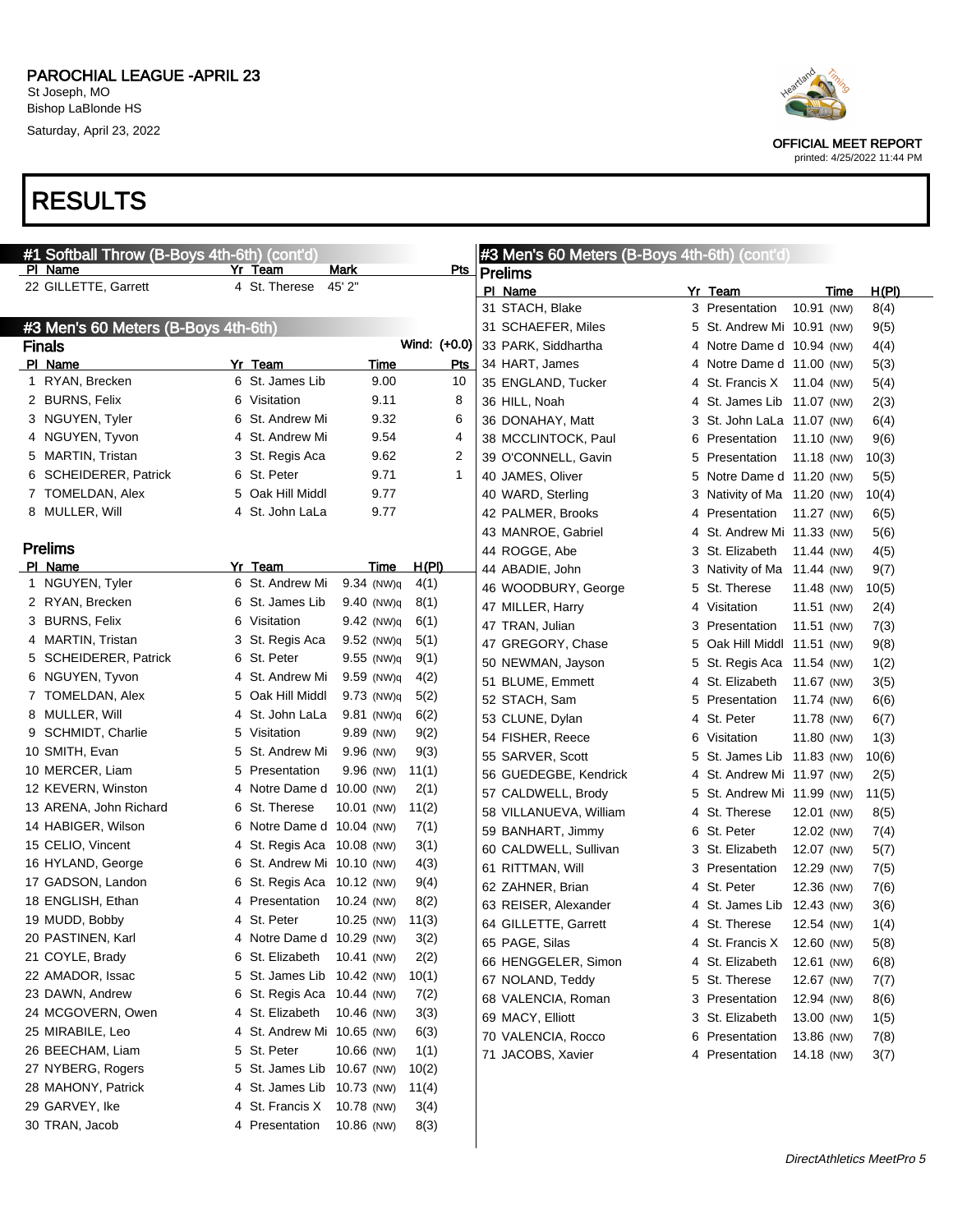



OFFICIAL MEET REPORT printed: 4/25/2022 11:44 PM

DirectAthletics MeetPro 6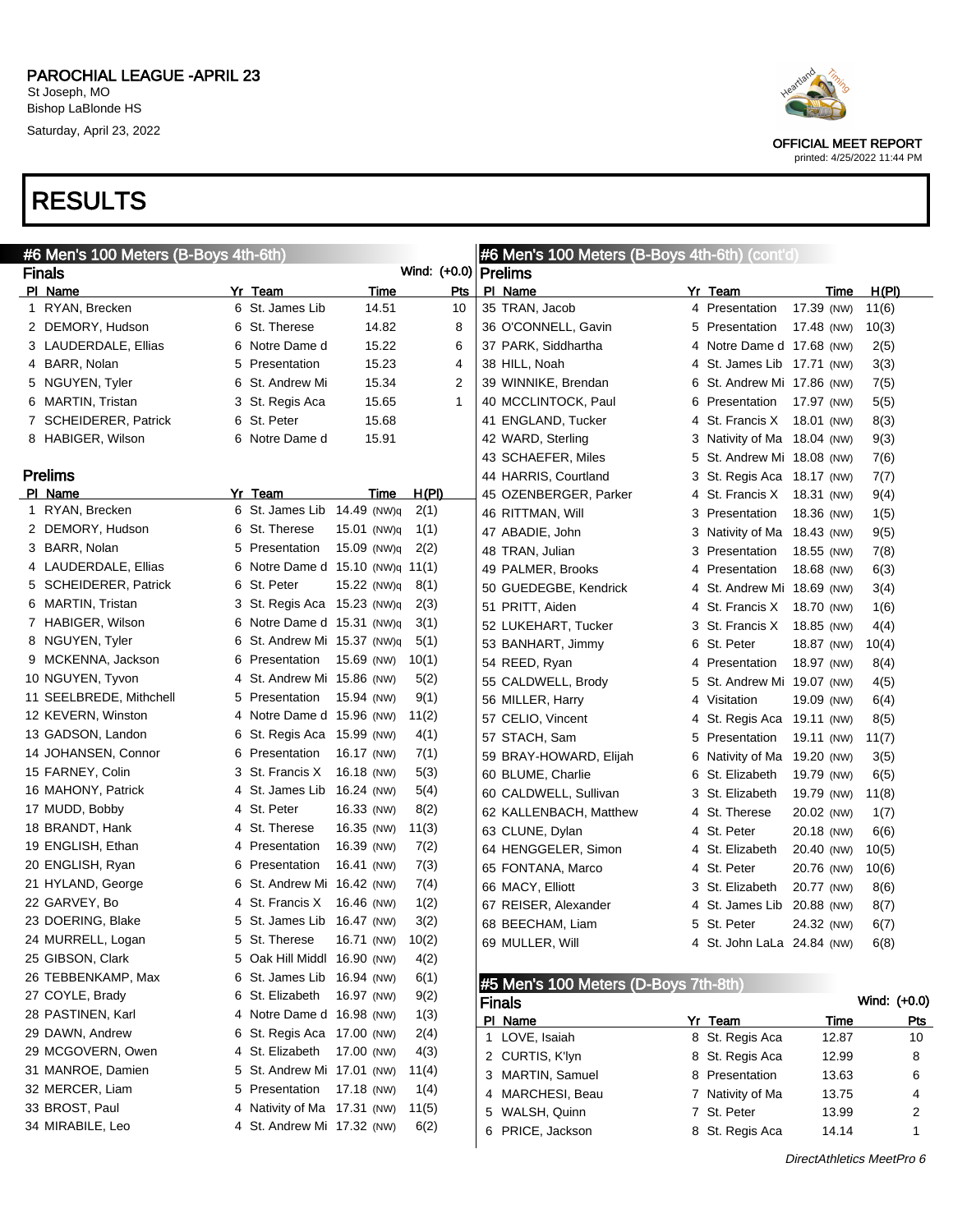



OFFICIAL MEET REPORT printed: 4/25/2022 11:44 PM

| #5 Men's 100 Meters (D-Boys 7th-8th) (cont'd)   |                              |             |                              | #9 Men's 200 Meters (B-Boys 4th-6th) (cont'd) |                             |                          |                      |
|-------------------------------------------------|------------------------------|-------------|------------------------------|-----------------------------------------------|-----------------------------|--------------------------|----------------------|
| <b>Finals</b>                                   |                              |             | Wind: (+0.0) PI Name         |                                               | Yr Team                     | Time                     | $H(PI)$ Pts          |
| PI Name                                         | Yr Team                      | Time        | Pts                          | 15 SARVER, Collin                             | 6 St. James Lib 35.18 (NW)  |                          | 2                    |
| 7 BOLCH, Luke                                   | 7 St. Peter                  | 14.28       |                              | 16 ENGLISH, Ryan                              | 6 Presentation              | 35.24 (NW)               | 7                    |
| 8 LUEBBERT, Rhys                                | 8 St. Therese                | 14.47       |                              | 17 ROOT, Seamus                               | 5 Visitation                | 35.38 (NW)               | 6                    |
|                                                 |                              |             |                              | 18 BRIER, Kallen                              | 6 St. James Lib 35.89 (NW)  |                          | 4                    |
| <b>Prelims</b>                                  |                              |             |                              | 19 FENDLER, Simon                             | 5 Visitation                | 35.94 (NW)               | 6                    |
| PI Name                                         | Yr Team                      | Time        | H(PI)                        | 20 TEBBENKAMP, Max                            | 6 St. James Lib 36.19 (NW)  |                          | 7                    |
| 1 CURTIS, K'lyn                                 | 8 St. Regis Aca 12.93 (NW)q  |             | 2(1)                         | 21 DOERING, Blake                             | 5 St. James Lib 36.43 (NW)  |                          | 4                    |
| 2 LOVE, Isaiah                                  | 8 St. Regis Aca 12.96 (NW)q  |             | 1(1)                         | 22 MIRABILE, Leo                              | 4 St. Andrew Mi 37.25 (NW)  |                          | 3                    |
| 3 MARCHESI, Beau                                | 7 Nativity of Ma 13.13 (NW)q |             | 3(1)                         | 23 AMADOR, Issac                              | 5 St. James Lib 37.32 (NW)  |                          | 5                    |
| 4 WALSH, Quinn                                  | 7 St. Peter                  | 13.58 (NW)q | 4(1)                         | 24 MCGOVERN, Owen                             | 4 St. Elizabeth             | 37.53 (NW)               | 1(1)                 |
| 5 MARTIN, Samuel                                | 8 Presentation               | 13.62 (NW)q | 1(2)                         | 25 MANROE, Damien                             | 5 St. Andrew Mi 37.66 (NW)  |                          | 7                    |
| 6 BOLCH, Luke                                   | 7 St. Peter                  | 13.74 (NW)q | 3(2)                         | 26 HYLAND, George                             | 6 St. Andrew Mi 37.71 (NW)  |                          | 2                    |
| 7 PRICE, Jackson                                | 8 St. Regis Aca 13.94 (NW)q  |             | 3(3)                         | 27 HART, James                                | 4 Notre Dame d 39.05 (NW)   |                          | 4                    |
| 8 LUEBBERT, Rhys                                | 8 St. Therese                | 14.30 (NW)q | 3(4)                         | 28 ARNES, Conner                              | 3 St. Francis X             | 39.70 (NW)               | 7                    |
| 9 BALDWIN, Ryder                                | 7 Oak Hill Middl 14.32 (NW)  |             | 4(2)                         | 29 SOMMER, Ryan                               | 6 Presentation              | 39.74 (NW)               | 5                    |
| 10 KENDRICK, Samuel                             | 8 St. Therese                | 14.33 (NW)  | 1(3)                         | 30 TABB, Evan                                 | 4 St. Therese               | 40.54 (NW)               | 4                    |
| 11 TONEY, Sam                                   | 8 St. Andrew Mi 14.37 (NW)   |             | 2(2)                         | 31 NEWMAN, Jayson                             | 5 St. Regis Aca 42.00 (NW)  |                          | 5                    |
| 12 SOLIZ, Gabriel                               | 7 St. John LaLa 14.54 (NW)   |             | 1(4)                         | 32 LUKEHART, Tucker                           | 3 St. Francis X             | 42.09 (NW)               | 4                    |
| 13 MARGHERIO, Benjamin                          | 8 St. Peter                  | 14.72 (NW)  | 3(5)                         | 33 JENKINS, Robert                            | 6 St. Therese               | 42.26 (NW)               | 2                    |
| 14 MCMAHON, Sean                                | 8 St. James Lib 15.00 (NW)   |             | 1(5)                         | 34 REED, Ryan                                 | 4 Presentation              | 43.47 (NW)               | 5                    |
| 15 LAFOND, Langston                             | 7 St. Peter                  | 15.44 (NW)  | 3(6)                         | 35 SARVER, Scott                              | 5 St. James Lib 44.56 (NW)  |                          | $\overline{c}$       |
| 16 COLFORD, Kolton                              | 7 St. James Lib 15.73 (NW)   |             | 3(7)                         | 36 GUEDEGBE, Kendrick                         | 4 St. Andrew Mi 44.65 (NW)  |                          | 2                    |
| 17 HOTOP, Graham                                | 7 Presentation               | 15.81 (NW)  | 2(3)                         | 37 CALDWELL, Sullivan                         | 3 St. Elizabeth             | 45.81 (NW)               | $\overline{7}$       |
| 18 REYNOLDS, Mateo                              | 7 St. Peter                  | 15.82 (NW)  | 1(6)                         | 38 KALLENBACH, Matthew                        | 4 St. Therese               | 46.86 (NW)               | 3                    |
| 19 SICOLI, Gehrig                               | 8 Visitation                 | 15.92 (NW)  | 4(3)                         | 39 BJORNSON, Mikkel JT                        | 6 St. John LaLa 47.25 (NW)  |                          | 1(2)                 |
| 20 KRAMER, Sam                                  | 7 Oak Hill Middl 15.94 (NW)  |             | 4(4)                         |                                               |                             |                          |                      |
| 21 KOENIGSFELD, Ryan                            | 8 Presentation               | 16.18 (NW)  | 4(5)                         | #10 Men's 200 Meters (D-Boys 7th-8th)         |                             |                          |                      |
| 22 SCHEIDERER, Henry                            | 8 St. Peter                  | 16.22 (NW)  | 2(4)                         | PI Name                                       | Yr Team                     | Time                     | $H(PI)$ Pts          |
| 23 HULLINGER, Colten                            | 7 St. John LaLa 16.35 (NW)   |             | 2(5)                         | 1 MARCHESI, Beau                              | 7 Nativity of Ma 27.48 (NW) |                          | 2(1)<br>10           |
|                                                 |                              |             |                              | 2 LOVE, Isaiah                                | 8 St. Regis Aca 27.54 (NW)  |                          | 3(1)<br>8            |
|                                                 |                              |             |                              | 3 BOND, Jake                                  | 8 Visitation                | 27.67 (NW)               | 1(1)<br>6            |
| #9 Men's 200 Meters (B-Boys 4th-6th)<br>PI Name | Yr Team                      | <u>Time</u> | $H(PI)$ Pts                  | 4 BOLCH, Luke                                 | 7 St. Peter                 | 28.14 (NW)               | 5(1)<br>4            |
| 1 BURNS, Felix                                  | 6 Visitation                 | 31.69 (NW)  | 6<br>10                      | 5 WALSH, Quinn                                | 7 St. Peter                 | 28.34 (NW)               | 2(2)<br>2            |
| 2 LAUDERDALE, Ellias                            | 6 Notre Dame d 31.94 (NW)    |             | 5<br>8                       | 6 DENNIS, Liam                                | 8 Visitation                | 29.37 (NW)               | 4(1)<br>$\mathbf{1}$ |
| 3 SCHEIDERER, Patrick                           | 6 St. Peter                  | 32.48 (NW)  | 6<br>6                       | 7 SMITH, Jeremy                               | 8 St. Regis Aca 29.62 (NW)  |                          | 4(2)                 |
| SCHMIDT, Charlie                                | 5 Visitation                 | 33.42 (NW)  | $\overline{\mathbf{7}}$<br>4 | 8 BASKIN, Lamar                               | 7 St. Elizabeth 29.81 (NW)  |                          | 3(2)                 |
| 5 FLEMING, Olliver                              | 4 St. Andrew Mi 33.66 (NW)   |             | 2<br>5                       | 9 FANNING, Will                               | 8 Visitation                | 30.08 (NW)               | 2(3)                 |
| 6 SEELBREDE, Mithchell                          | 5 Presentation               | 33.70 (NW)  | $\mathbf{1}$<br>3            | 10 CARLSON, Atticus                           | 8 Visitation                | 30.58 (NW)               | 3(3)                 |
| 7 MCKENNA, Jackson                              | 6 Presentation               | 33.79 (NW)  | 2                            | 11 TONEY, Sam                                 | 8 St. Andrew Mi 30.66 (NW)  |                          | 3(4)                 |
| 7 DURKIN, Johnny                                | 6 Visitation                 | 33.79 (NW)  | 6                            | 12 RAY, Luke                                  | 8 St. James Lib 30.70 (NW)  |                          | 5(2)                 |
| 9 JOHANSEN, Connor                              | 6 Presentation               | 33.88 (NW)  | 5                            | 13 VROMAN, Cruz                               | 7 Nativity of Ma 31.15 (NW) |                          | 3(5)                 |
| 10 SMITH, Evan                                  | 5 St. Andrew Mi 34.79 (NW)   |             | 7                            | 14 MCMAHON, Sean                              | 8 St. James Lib 32.10 (NW)  |                          | 5(3)                 |
| 11 BLAND, Abram                                 | 6 Presentation               | 34.85 (NW)  | 3                            | 15 LAFOND, Langston                           | 7 St. Peter                 | 32.71 (NW)               | 1(2)                 |
| 12 MARMAUD, Bryce                               | 5 St. Francis X              | 34.92 (NW)  |                              | 16 BAHR, Kaiden                               | 7 Presentation              |                          |                      |
| 13 GADSON, Landon                               | 6 St. Regis Aca              | 35.13 (NW)  | 3                            | 17 NEELY, Jack                                | 7 St. Peter                 | 32.78 (NW)<br>33.06 (NW) | 5(4)                 |
|                                                 |                              | 35.14 (NW)  | 3                            |                                               | 7 Notre Dame d 33.07 (NW)   |                          | 4(3)                 |
| 14 BRANDT, Hank                                 | 4 St. Therese                |             | 4                            | 18 WILBER-PARKS, Milo                         |                             |                          | 4(4)                 |
|                                                 |                              |             |                              |                                               |                             |                          |                      |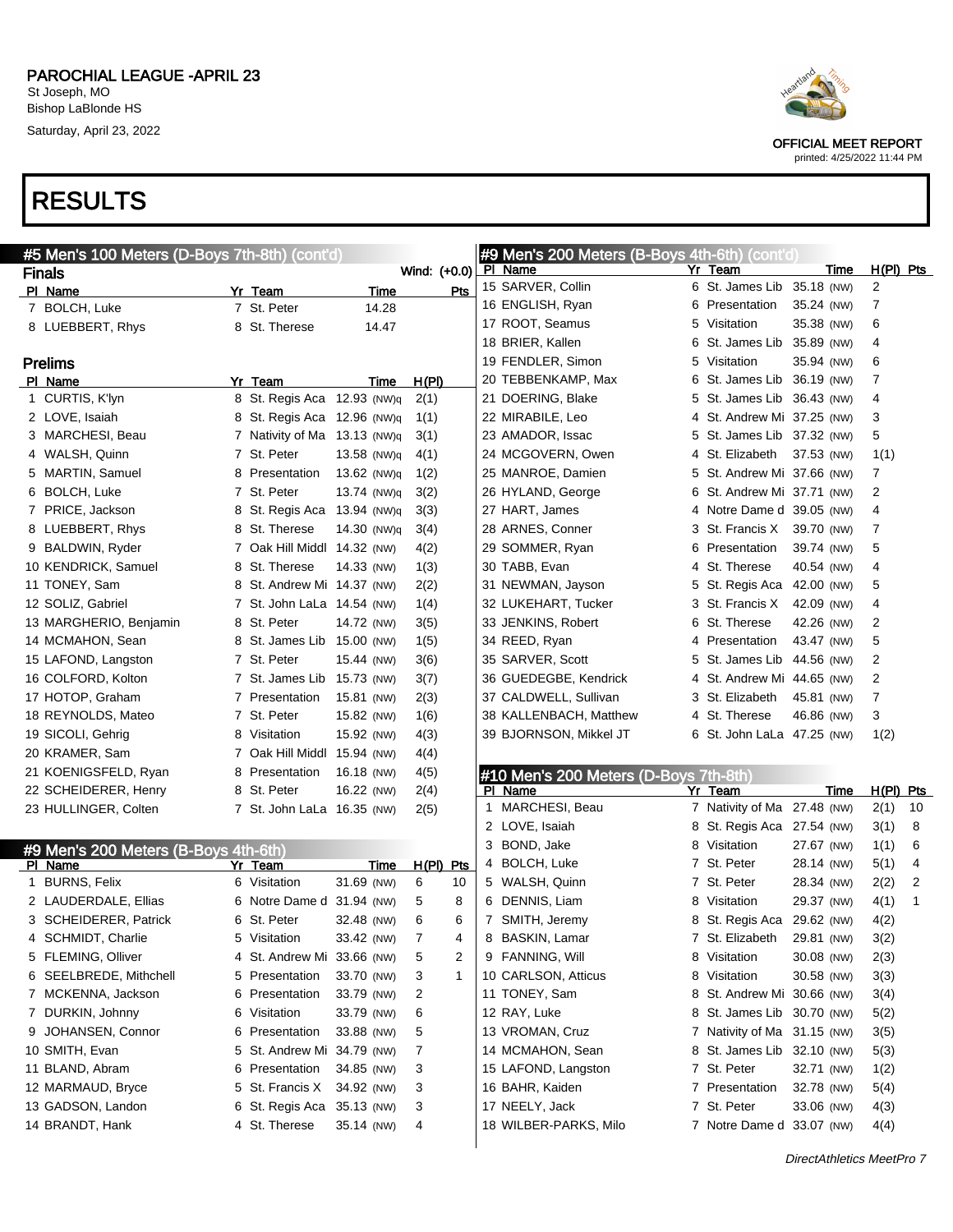| #10 Men's 200 Meters (D-Boys 7th-8th) (cont'd)   |    |                             |            |             |              |             | #18 Men's 800 Meters (B-Boys 4th-6th)             |    |                  |             |                |
|--------------------------------------------------|----|-----------------------------|------------|-------------|--------------|-------------|---------------------------------------------------|----|------------------|-------------|----------------|
| PI Name                                          | Yr | Team                        | Time       | $H(PI)$ Pts |              |             | PI Name                                           |    | Yr Team          | Time        | <b>Pts</b>     |
| 19 AMADOR, Anthony                               |    | 8 St. James Lib 33.27 (NW)  |            | 1(3)        |              |             | 1 MCGOVERN, Jack                                  |    | 6 St. Elizabeth  | 2:35.68     | 10             |
| 20 KOENIGSFELD, Ryan                             |    | 8 Presentation              | 34.01 (NW) | 5(5)        |              |             | 2 HILL, Hayden                                    |    | 6 St. James Lib  | 2:41.49     | 8              |
| 21 COLFORD, Kolton                               |    | 7 St. James Lib             | 34.18 (NW) | 3(6)        |              |             | 3 ELLIOTT, Jude                                   |    | 6 St. James Lib  | 2:54.74     | 6              |
| 22 POLLINA, Rafael                               |    | 7 Oak Hill Middl 34.19 (NW) |            | 4(5)        |              |             | 4 JACOBS, Guy                                     |    | 6 Presentation   | 2:55.62     | 4              |
| 23 SCHEIDERER, Henry                             |    | 8 St. Peter                 | 34.32 (NW) | 5(6)        |              |             | 5 BARR, Nolan                                     | 5. | Presentation     | 3:00.41     | $\overline{c}$ |
| 24 REYNOLDS, Mateo                               |    | 7 St. Peter                 | 34.47 (NW) | 1(4)        |              |             | 6 HOTOP, Garrett                                  | 5  | Presentation     | 3:05.35     | 1              |
| 25 FRENZEL, Isaac                                |    | 7 St. Elizabeth             | 35.70 (NW) | 2(4)        |              |             | 7 HASS, Carson                                    | 5. | Presentation     | 3:11.61     |                |
| 26 CLUNE, Connor                                 |    | 8 St. Peter                 | 36.92 (NW) | 4(6)        |              | 8           | STACH, Blake                                      |    | 3 Presentation   | 3:12.89     |                |
| 27 JACOBS, Tyler                                 |    | 8 Presentation              | 39.36 (NW) | 4(7)        |              |             | 9 HART, Alexander                                 |    | 4 Notre Dame d   | 3:13.72     |                |
|                                                  |    |                             |            |             |              |             | 10 JACOBS, Xavier                                 |    | 4 Presentation   | 4:24.10     |                |
| #13 Men's 400 Meters (B-Boys 4th-6th)            |    |                             |            |             |              |             | 11 VILLANUEVA, William                            |    | 4 St. Therese    | 4:27.14     |                |
| PI Name                                          |    | Yr Team                     | Time       |             | <b>Pts</b>   |             | PRICE, James "Jaxâ€                               |    | 4 St. Therese    | <b>NT</b>   |                |
| 1 FLEMING, Olliver                               |    | 4 St. Andrew Mi             | 1:16.33    |             | 10           |             |                                                   |    |                  |             |                |
| 2 HOTOP, Garrett                                 |    | 5 Presentation              | 1:17.29    |             | 8            |             | #17 Men's 800 Meters (D-Boys 7th-8th)             |    |                  |             |                |
| 3 ELLIOTT, Simon                                 |    | 6 St. James Lib             | 1:18.77    |             | 6            |             | PI Name                                           |    | Yr Team          | Time        | <b>Pts</b>     |
| 4 MILLIGAN, Robert                               |    | 6 Notre Dame d              | 1:22.02    |             | 4            | $\mathbf 1$ | <b>BLOEMKER, Griffin</b>                          |    | 7 St. Elizabeth  | 2:35.37     | 10             |
| 5 HASS, Carson                                   |    | 5 Presentation              | 1:25.04    |             | 2            |             | 2 CELIO, Anthony                                  |    | 8 St. Regis Aca  | 2:40.39     | 8              |
| 6 STACH, Blake                                   |    | 3 Presentation              | 1:26.33    |             | 1            |             | 3 ELLIOTT, Jonah                                  |    | 7 St. James Lib  | 2:43.82     | 6              |
| 7 GANSON, Knox                                   |    | 4 Presentation              | 1:26.88    |             |              |             | 4 GARCIA, Andre                                   |    | 7 St. Therese    | 2:48.35     | 4              |
| 8 BERG, Brennan                                  |    | 5 St. Andrew Mi             | 1:28.61    |             |              |             | 5 RAVASINI, Andrew                                |    | 7 Presentation   | 2:50.23     | $\overline{2}$ |
| 9 WOLF-DUDLEY, Jerrick                           |    | 4 St. Francis X             | 1:29.30    |             |              |             | 6 PICKERT, Henry                                  |    | 8 St. Peter      | 2:53.56     | 1              |
| 10 GEIVETT, Evan                                 |    | 6 St. John LaLa             | 1:29.84    |             |              |             | 7 HUMISTON, Ben                                   |    | 7 Oak Hill Middl | 2:55.06     |                |
| 11 DONAHAY, Jack                                 |    | 5 St. John LaLa             | 1:34.56    |             |              | 8           | OLSCHKI, Ben                                      |    | 7 Presentation   | 3:10.67     |                |
| 12 CATHCART, Brett                               |    | 5 St. Francis X             | 1:51.33    |             |              |             | 9 PANEK, Rob                                      |    | 7 St. Elizabeth  | 3:27.07     |                |
|                                                  |    |                             |            |             |              |             |                                                   |    |                  |             |                |
|                                                  |    |                             |            |             |              |             |                                                   |    |                  |             |                |
| #14 Men's 400 Meters (D-Boys 7th-8th)<br>PI Name |    | Yr Team                     | Time       | $H(PI)$ Pts |              |             | #22 Men's 1600 Meters (B-Boys 4th-6th)<br>PI Name |    | Yr Team          | Time        | Pts            |
| MARTIN, Samuel                                   |    | 8 Presentation              | 1:00.52    | 3(1)        | 10           |             | 1 HILL, Hayden                                    |    | 6 St. James Lib  | 5:39.79     | 10             |
| 2 LOVE, Isaiah                                   |    | 8 St. Regis Aca             | 1:04.07    | 3(2)        | 8            |             | 2 MORRISON, Jack                                  |    | 6 St. Elizabeth  | 5:41.52     | 8              |
| 3 BOND, Jake                                     |    | 8 Visitation                | 1:05.51    | 2(1)        | 6            |             | 3 HENGGELER, John                                 |    | 6 St. Elizabeth  | 6:00.58     | 6              |
| 4 SMITH, Jeremy                                  |    | 8 St. Regis Aca             | 1:07.65    | 3(3)        | 4            |             | 4 BLAND, Abram                                    |    | 6 Presentation   | 6:07.32     | 4              |
| 5 BOLCH, Luke                                    |    | 7 St. Peter                 | 1:08.80    | 3(4)        | 2            |             | 5 JACOBS, Guy                                     |    | 6 Presentation   | 6:08.38     | 2              |
| 6 HALLIER, Ryne                                  |    | 8 St. Therese               | 1:11.88    | 1(1)        | $\mathbf{1}$ |             | 6 ELLIOTT, Jude                                   |    | 6 St. James Lib  | 6:13.79     | 1              |
|                                                  |    |                             |            |             |              |             |                                                   |    |                  |             |                |
| 7 MARCHESI, Beau                                 |    | 7 Nativity of Ma            | 1:12.34    | 2(2)        |              |             | 7 ELLIOTT, Simon                                  |    | 6 St. James Lib  | 6:26.15     |                |
| 8 SPRINGER, Nick                                 |    | 8 St. Therese               | 1:13.08    | 2(3)        |              | 8           | GARVEY, Bo                                        |    | 4 St. Francis X  | 6:26.28     |                |
| 9 NEELY, Jack                                    |    | 7 St. Peter                 | 1:13.36    | 2(4)        |              | 9           | HURST, Hudson                                     |    | 5 Oak Hill Middl | 6:35.81     |                |
| 10 GARCIA, Andre                                 |    | 7 St. Therese               | 1:14.05    | 1(2)        |              |             | 10 HOTOP, Garrett                                 |    | 5 Presentation   | 6:36.32     |                |
| 11 ELLIOTT, Jonah                                |    | 7 St. James Lib             | 1:14.72    | 3(5)        |              |             | 11 HASS, Carson                                   |    | 5 Presentation   | 6:38.14     |                |
| 12 RAVASINI, Andrew                              |    | 7 Presentation              | 1:16.40    | 2(5)        |              |             | 12 BERG, Brennan                                  |    | 5 St. Andrew Mi  | 6:46.80     |                |
| 13 FRENZEL, Isaac                                |    | 7 St. Elizabeth             | 1:16.59    | 1(3)        |              |             | 13 GEIVETT, Evan                                  |    | 6 St. John LaLa  | 7:18.67     |                |
| 14 DOTSON, Jack                                  |    | 7 Oak Hill Middl            | 1:17.82    | 1(4)        |              |             | 14 GOETTEMOELLER, John Paul                       |    | 5 St. Francis X  | 7:50.90     |                |
| 15 KUTZ, Jack                                    |    | 7 St. Andrew Mi             | 1:18.30    | 1(5)        |              |             | 15 LUTZ, J.J.                                     |    | 4 St. Francis X  | 9:16.89     |                |
| 16 PICKERT, Henry                                |    | 8 St. Peter                 | 1:18.41    | 1(6)        |              |             |                                                   |    |                  |             |                |
| 17 BAHR, Kaiden                                  |    | 7 Presentation              | 1:18.99    | 2(6)        |              |             | #21 Men's 1600 Meters (D-Boys 7th-8th)            |    |                  |             |                |
| 18 AMADOR, Anthony                               |    | 8 St. James Lib             | 1:26.71    | 3(6)        |              |             | PI Name                                           |    | Yr Team          | <u>Time</u> | <u>Pts</u>     |
| 19 PANEK, Rob                                    |    | 7 St. Elizabeth             | 1:35.33    | 3(7)        |              | 1.          | <b>BLOEMKER, Griffin</b>                          |    | 7 St. Elizabeth  | 5:30.88     | 10             |

2 CELIO, Anthony 8 St. Regis Aca 5:42.77 8



OFFICIAL MEET REPORT

printed: 4/25/2022 11:44 PM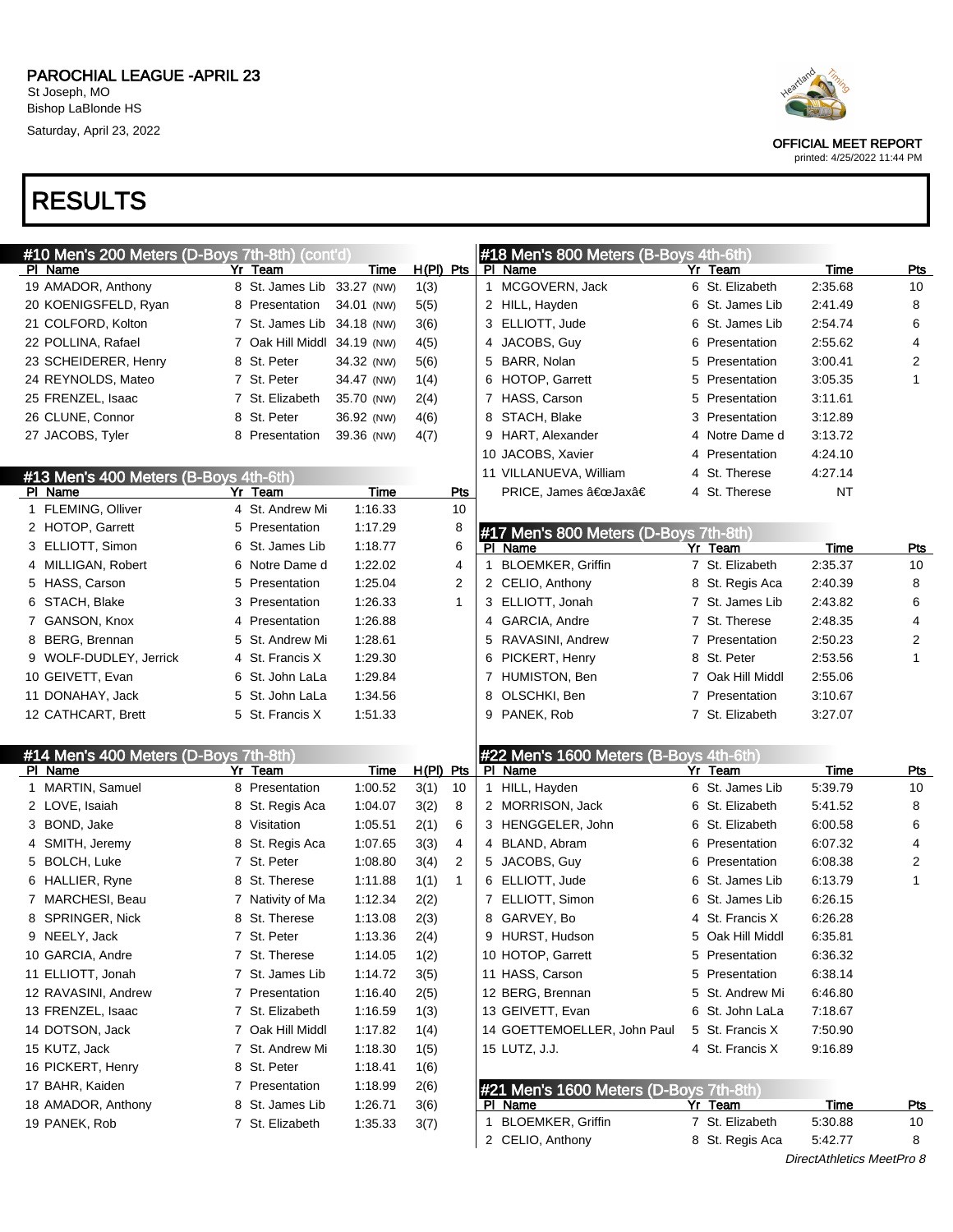

OFFICIAL MEET REPORT

printed: 4/25/2022 11:44 PM

| #21 Men's 1600 Meters (D-Boys 7th-8th) (cont'd)       |                    |              |              |              | #33 Women's 4 x 200m Relay (A-Girls 4th-6th)       |                                           |                      |            |
|-------------------------------------------------------|--------------------|--------------|--------------|--------------|----------------------------------------------------|-------------------------------------------|----------------------|------------|
| PI Name<br>Yr Team                                    | Time               |              | Pts          |              | PI Team                                            |                                           | Time                 | Pts        |
| 3 ELLIOTT, Jonah<br>7 St. James Lib                   | 5:43.16            |              | 6            |              | 1 Visitation (A)                                   |                                           | 2:17.38              | 10         |
| 4 HALLIER, Ryne<br>8 St. Therese                      | 5:48.20            |              | 4            |              | 2 St. Therese (A)                                  |                                           | 2:26.56              | 8          |
| 5 HOTOP, Graham<br>7 Presentation                     | 6:00.04            |              | 2            |              | 3 St. Elizabeth (A)                                |                                           | 2:32.81              | 6          |
| 6 PICKERT, Henry<br>8 St. Peter                       | 6:02.98            |              | $\mathbf{1}$ |              | 4 Visitation (B)                                   |                                           | 2:35.33              | 4          |
| 7 HUMISTON, Ben<br>7 Oak Hill Middl                   | 6:06.59            |              |              |              | 5 St. Therese (B)                                  |                                           | 2:55.00              | 2          |
| 8 OLSCHKI, Ben<br>7 Presentation                      | 6:40.66            |              |              |              |                                                    |                                           |                      |            |
|                                                       |                    |              |              |              | #34 Women's 4 x 200m Relay (C-Girls 7th-8th)       |                                           |                      |            |
| #25 8 x 800 Relay (A-Girls 4th-6th)                   |                    |              |              |              | PI Team                                            |                                           | Time                 | <b>Pts</b> |
| PI Team                                               | Time               |              | Pts          | 1            | St. Therese (A)                                    |                                           | 2:05.45              | 10         |
| 1 St. Elizabeth (A)                                   | 2:19.08            |              | 10           |              | 2 Visitation (A)                                   |                                           | 2:06.15              | 8          |
| 2 St. Therese (A)                                     | 2:26.68            |              | 8            |              | 3 St. Elizabeth (A)                                |                                           | 2:08.70              | 6          |
| 3 Visitation (A)                                      | 2:31.34            |              | 6            |              | 4 St. Andrew Middle School (A)                     |                                           | 2:12.96              | 4          |
| #26 8 x 800 Relay (C-Girls 7th-8th)                   |                    |              |              |              | #35 Men's & Women's 4 x 400m Relay (C-Girls 7th    |                                           |                      |            |
| PI Team                                               | Time               |              | Pts          | PI.          | Team                                               |                                           | Time                 | Pts        |
| 1 Visitation (A)                                      | 2:01.80            |              | 10           |              | 1 St. Peter (A)                                    |                                           | 4:39.10              | 10         |
| 2 St. Elizabeth (A)                                   | 2:04.43            |              | 8            |              | 2 St. Therese (A)                                  |                                           | 5:16.61              | 8          |
|                                                       |                    |              |              |              |                                                    |                                           |                      |            |
| #29 Women's 4 x 100m Relay (A-Girls 4th-6th)          |                    |              |              |              | #37 Women's 800m SMR (C-Girls 7th-8th)             |                                           |                      |            |
| PI Team                                               | Time               | $H(PI)$ Pts  |              |              | PI Team                                            |                                           | Time                 | Pts        |
| 1 St. Peter (A)                                       | 1:05.45            | 1(1)         | 10           |              | 1 St. Therese (A)                                  |                                           | 2:21.16              | 10         |
| 2 St. Therese (A)                                     | 1:05.51            | 1(2)         | 8            |              | 2 St. Elizabeth (A)                                |                                           | 2:21.88              | 8          |
| 3 Presentation Middle School (A)                      | 1:05.52            | 1(3)         | 6            |              | 3 St. Andrew Middle School (A)                     |                                           | 2:51.48              | 6          |
| 4 St. Andrew Middle School (A)                        | 1:05.66            | 1(4)         | 4            |              |                                                    |                                           |                      |            |
| 5 Notre Dame de Sion Middle School (B)                | 1:06.67            | 2(1)         | 2            |              | #41 Women's High Jump (A-Girls 4th-6th)            |                                           |                      |            |
| 6 St. Francis Xavier School (A)                       | 1:07.72            | 2(2)         | $\mathbf{1}$ |              | PI Name                                            | Yr Team                                   | <b>Mark</b><br>3'10" | <b>Pts</b> |
| 7 St. Elizabeth (B)                                   | 1:08.01            | 2(3)         |              | $\mathbf{1}$ | CHANEY, Bo                                         | 5 Visitation                              |                      | 9          |
| 8 Visitation (A)                                      | 1:08.70            | 1(5)         |              | 1            | STODDEN, Kamie                                     | 6 St. Therese                             | 3'10"                | 9          |
| 9 Visitation (B)                                      | 1:11.40            | 2(4)         |              |              | 3 LIBEL, Harper                                    | 4 St. Francis X 3'8"                      |                      | 6          |
| 10 Presentation Middle School (B)                     | 1:12.44            | 1(6)         |              |              | 4 LIBEL, Ava                                       | 6 St. Francis X 3' 6"<br>4 Notre Dame dNH |                      | 4          |
| 11 St. Elizabeth (A)                                  | 1:15.21            | 2(5)         |              |              | FULLER, Kate                                       |                                           |                      |            |
| 12 St. Francis Xavier School (B)                      | 1:18.09            | 2(6)         |              |              | JACOBS, Gabby                                      | 4 Presentation NH<br>6 St. John LaLaNH    |                      |            |
| 13 Oak Hill Middle School (A)                         | 1:18.19            | 1(7)         |              |              | NGAR, Alexis                                       | 6 St. Therese                             |                      |            |
| 14 St. Therese (B)                                    | 1:18.80            | 1(8)         |              |              | SHROYER, Blair                                     |                                           | NH                   |            |
| 15 Notre Dame de Sion Middle School (A)               | 1:18.96            | 2(7)         |              |              | TWENTER, Maggie                                    | 4 Presentation NH                         |                      |            |
| 16 Notre Dame de Sion Middle School (C)               | 1:27.88            | 2(8)         |              |              | VILLANUEVA, Sophia                                 | 4 St. Therese NH<br>8 St. Elizabeth NH    |                      |            |
|                                                       |                    |              |              |              | <b>BREWSTER, Francesca</b><br>CAHILL, Lucy         | 5 St. Elizabeth NH                        |                      |            |
| #30 Women's 4 x 100m Relay (C-Girls 7th-8th)          |                    |              |              |              |                                                    | 7 St. Elizabeth NH                        |                      |            |
| PI Team<br>1 St. Therese (A)                          | <b>Time</b>        | $H(PI)$ Pts  |              |              | GROVES, Frances<br>ROBERTS, Mary                   | 5 St. Elizabeth NH                        |                      |            |
|                                                       | 59.96              | 1(1)         | 10           |              | STEWART, Brooklyn                                  |                                           |                      |            |
| 2 St. Elizabeth (B)<br>3 St. Andrew Middle School (B) | 1:00.78<br>1:05.26 | 2(1)         | 8            |              | WILLARD, Sylvie                                    | 8 St. Elizabeth NH<br>8 St. Elizabeth NH  |                      |            |
| 4 Presentation Middle School (A)                      | 1:06.01            | 2(2)         | 6<br>4       |              |                                                    |                                           |                      |            |
| 5 Nativity of Mary (A)                                | 1:09.89            | 1(2)<br>1(3) | 2            |              |                                                    |                                           |                      |            |
| 6 St. Andrew Middle School (A)                        | 1:10.60            | 2(3)         | $\mathbf{1}$ |              | #40 Women's High Jump (C-Girls 7th-8th)<br>PI Name | Yr Team                                   | Mark                 | <u>Pts</u> |
| 7 St. Elizabeth (A)                                   | 1:13.04            | 1(4)         |              |              | 1 STUCKEY, Bayley                                  | 7 St. John LaLa3' 6"                      |                      | 10         |
|                                                       |                    |              |              |              |                                                    |                                           |                      |            |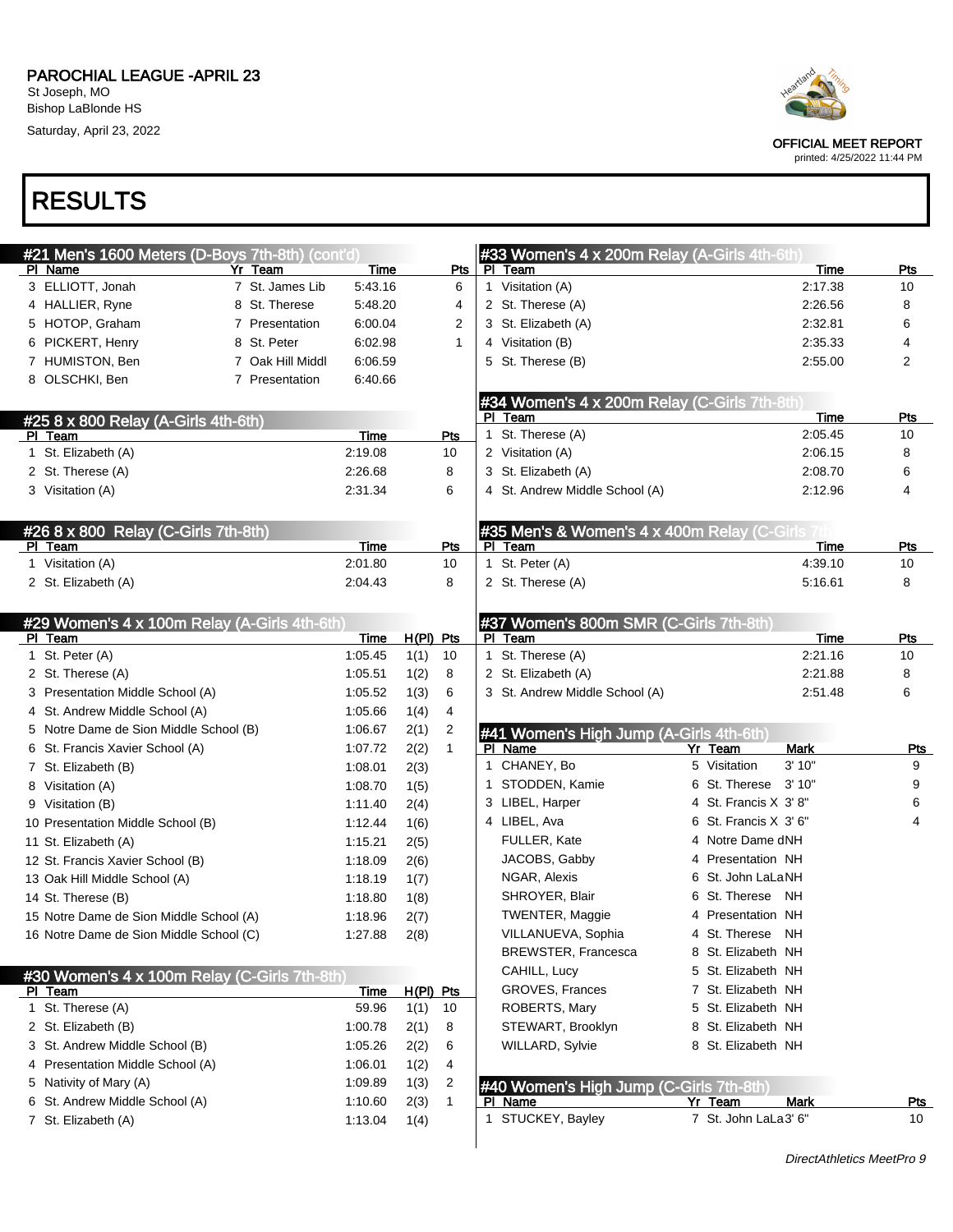

OFFICIAL MEET REPORT printed: 4/25/2022 11:44 PM

| #44 Women's Long Jump (A-Girls 4th-6th)            |                                 |     | #45 Women's Long Jump (C-Girls 7th-8th) (cont'd |                                |            |
|----------------------------------------------------|---------------------------------|-----|-------------------------------------------------|--------------------------------|------------|
| PI Name                                            | Yr Team<br><b>Mark</b>          | Pts | PI Name                                         | Yr Team<br>Mark                | <u>Pts</u> |
| 1 AUGUSTIN, Lauren                                 | 6 Notre Dame d13' 4" (NW)       | 10  | 3 STUCKEY, Bayley                               | 7 St. John LaLa12' 2" (NW)     | 6          |
| 2 SHIELDS, Bernadette                              | 6 St. Andrew Mi12' 1" (NW)      | 8   | 4 DANEFF, Ava                                   | 8 St. Therese 11' 6" (NW)      | 4          |
| 3 BAKER, Adalyn                                    | 5 St. Andrew Mi11' 5" (NW)      | 5   | 5 MOORES, Grace                                 | 8 St. Elizabeth 11' 4" (NW)    | 2          |
| 3 RICE, Aurora                                     | Presentation 11'5" (NW)<br>5    | 5   | 6 GAJEWSKI, Katie                               | 8 St. Elizabeth 11' 3" (NW)    | 1          |
| 5 BYARS, Daley                                     | St. Therese 10' 7" (NW)<br>6    | 2   | 7 HOTOP, Marjorie                               | 8 Presentation 11'3" (NW)      |            |
| 6 MARTIN, Bianca                                   | Presentation 10' 2" (NW)<br>6   | 1   | 8 BENNETT, Brianna                              | 8 St. Therese 11' 2" (NW)      |            |
| 7 LIBEL, Harper                                    | 4 St. Francis X 9'8" (NW)       |     | 9 LYON, Gwyneth                                 | 7 Presentation 11'0" (NW)      |            |
| 8 PAGE, Jaycee                                     | 6 St. Francis X 9' 5" (NW)      |     | 10 HONAN, Suzie                                 | 8 Visitation<br>$10' 8''$ (NW) |            |
| 8 SMITH, Ellyson                                   | 6 St. Regis Aca 9' 5" (NW)      |     | 11 BREWSTER, Francesca                          | 8 St. Elizabeth 10' 5" (NW)    |            |
| 10 LIBEL, Ava                                      | 6 St. Francis X 9' 3" (NW)      |     | 12 MARTIN, Lily                                 | 8 Notre Dame d10' 3" (NW)      |            |
| 11 DALY, Avelin                                    | 4 St. Elizabeth 9' 2" (NW)      |     | 13 PETERSON, Audrey                             | 8 St. Therese 10' 2" (NW)      |            |
| 11 HALL, Bridget                                   | 5 Visitation<br>$9'$ $2''$ (NW) |     | 14 WALSH, Tatum                                 | 8 St. Peter<br>$10' 1''$ (NW)  |            |
| 11 TEBBENKAMP, Maya                                | 4 St. James Lib 9' 2" (NW)      |     | 15 WIEHN, Allison                               | 8 St. Regis Aca 9' 6" (NW)     |            |
| 14 LILE, Emery                                     | 6 St. Francis X 9' 0" (NW)      |     | 16 MCNAMARA, Molly                              | 8 Presentation 9'5" (NW)       |            |
| 15 ROGERS, Cammie                                  | 5 St. Therese 8'9" (NW)         |     | 17 MOHART, Madelyn                              | 7 St. Peter<br>$9'3''$ (NW)    |            |
| 16 CLARK, Kendyl                                   | St. Therese 8'7" (NW)<br>5      |     | 18 FREYERMUTH, Rory                             | 8 Oak Hill Middl9' 2" (NW)     |            |
| 17 ALEMAN, Alayna                                  | 5 St. Francis X 8' 4" (NW)      |     | 19 DALY, Ciara                                  | 7 St. Elizabeth 9' 1" (NW)     |            |
| 17 PFISTER, Sawyer                                 | 5 St. Francis X 8' 4" (NW)      |     | 20 SHOOK, Sadie                                 | 7 St. Andrew Mi9' 0" (NW)      |            |
| 17 SOMMER, Emily                                   | Presentation 8' 4" (NW)<br>5    |     | 21 BRIER, Sadie                                 | 8 St. James Lib 8' 7" (NW)     |            |
| 20 ARNOLD, Emma                                    | 6 St. Therese 8'3" (NW)         |     | 22 NAUMANN, Emily                               | 7 Presentation 8'6" (NW)       |            |
| 20 SAUCIER, Eva                                    | 4 St. Elizabeth 8' 3" (NW)      |     | 23 JOHNSON, Daniella                            | 7 Notre Dame d7' 9" (NW)       |            |
| 22 MORRISON, Zara                                  | 4 St. Elizabeth 7'8" (NW)       |     | 24 WOODBURY, Whitney                            | 8 St. Therese 7'8" (NW)        |            |
| 23 ABELS, Sunny                                    | 4 St. Francis X 7' 7" (NW)      |     | 25 HAMILTON, Kiera                              | 7 St. Andrew Mi7' 7" (NW)      |            |
| 23 KNABE, Layla                                    | 5 St. James Lib 7' 7" (NW)      |     | 25 SILVERS, Raven                               | 7 Nativity of Ma 7' 7" (NW)    |            |
| 25 NGAR, Alexis                                    | St. John LaLa7' 5" (NW)<br>6    |     | 27 HERRINGTON, Madelyn                          | 7 Nativity of Ma 7' 1" (NW)    |            |
| 26 CELIO, Gianna                                   | 3 St. Regis Aca 7' 4" (NW)      |     |                                                 |                                |            |
| 27 HAAR, Abigail                                   | Oak Hill Middl7' 3" (NW)<br>4   |     | #48 Women's Shot Put (A-Girls 4th-6th)          |                                |            |
| 28 ACHBERGER, Addison                              | 4 Notre Dame d7' 0" (NW)        |     | PI Name                                         | <b>Mark</b><br>Yr Team         | <u>Pts</u> |
| 28 FRIS, Miakel                                    | 4 Nativity of Ma 7' 0" (NW)     |     | 1 AUGUSTIN, Lauren                              | 6 Notre Dame d28' 11"          | 10         |
| 30 PRICHARD, Ellie                                 | 4 St. Andrew Mi6' 5" (NW)       |     | 2 NOLAND, Charlotte                             | 6 St. Therese 21'7"            | 8          |
| 31 HOWERTON, Nola                                  | 4 Notre Dame d6' 4" (NW)        |     | 3 ABERER, Julia                                 | 5 St. Francis X 17' 6"         | 6          |
| 32 RACE, Kellianne                                 | 3 St. Therese 6'3" (NW)         |     | 4 HOSKINS, Crysen                               | 4 Notre Dame d14' 10"          | 4          |
| 32 SWYMELER, Molly                                 | 3 St. Therese 6'3" (NW)         |     | MILLHOUSE, Bailee<br>5.                         | 6 St. James Lib 14' 8"         | 2          |
| 34 ALEMAN, Sofia                                   | 3 St. Francis $X$ 5' 9" (NW)    |     | AMBURN, Rebekah<br>6                            | 6 Presentation 14' 6"          | 0.5        |
| 35 JACOBS, Violet                                  | 3 Presentation 5'8" (NW)        |     | 6 SILVERS, London                               | 5 Nativity of Ma 14' 6"        | $0.5\,$    |
| 36 MARMAUD, Kyra                                   | 3 St. Francis X 5' 7" (NW)      |     | 8<br>BREWSTER, Maeve                            | 4 St. Elizabeth 13' 0"         |            |
| 37 HANSEN, Calla                                   | 4 St. Therese 5' 6" (NW)        |     | 9 ABELS, Sunny                                  | 4 St. Francis X 12' 6"         |            |
| 38 NYBERG, Abby                                    | 4 St. James Lib 5' 0" (NW)      |     | 10 HOWERTON, Nola                               | 4 Notre Dame d11' 4"           |            |
| 39 JACOBS, Gabby                                   | 4 Presentation 4'9" (NW)        |     | 11 FALLON, Hope                                 | 4 St. Elizabeth 11' 3"         |            |
| 40 DOERING, Addy                                   | 4 St. James Lib 4' 5" (NW)      |     | 12 MICELI, Isabella                             | 6 St. Andrew Mi10' 7"          |            |
| STROBBE, Sammy                                     | 3 St. Therese FOUL (NW)         |     | 12 VILLANUEVA, Sophia                           | 4 St. Therese 10' 7"           |            |
|                                                    |                                 |     | #49 Women's Shot Put (C-Girls 7th-8th)          |                                |            |
| #45 Women's Long Jump (C-Girls 7th-8th)<br>PI Name | <u>Mark</u><br>Yr Team          | Pts | PI Name                                         | Yr Team<br>Mark                | <u>Pts</u> |
| 1 HAAR, Hannah                                     | 7 Oak Hill Middl12' 5" (NW)     | 10  | 1 ROACH, Lauryn                                 | 7 St. Andrew Mi28' 0"          | 10         |
| 2 MOLLOY, Fiona                                    | 7 Visitation<br>12' 2" (NW)     | 8   | 2 BREWSTER, Francesca                           | 8 St. Elizabeth 27' 4"         | 8          |
|                                                    |                                 |     |                                                 |                                |            |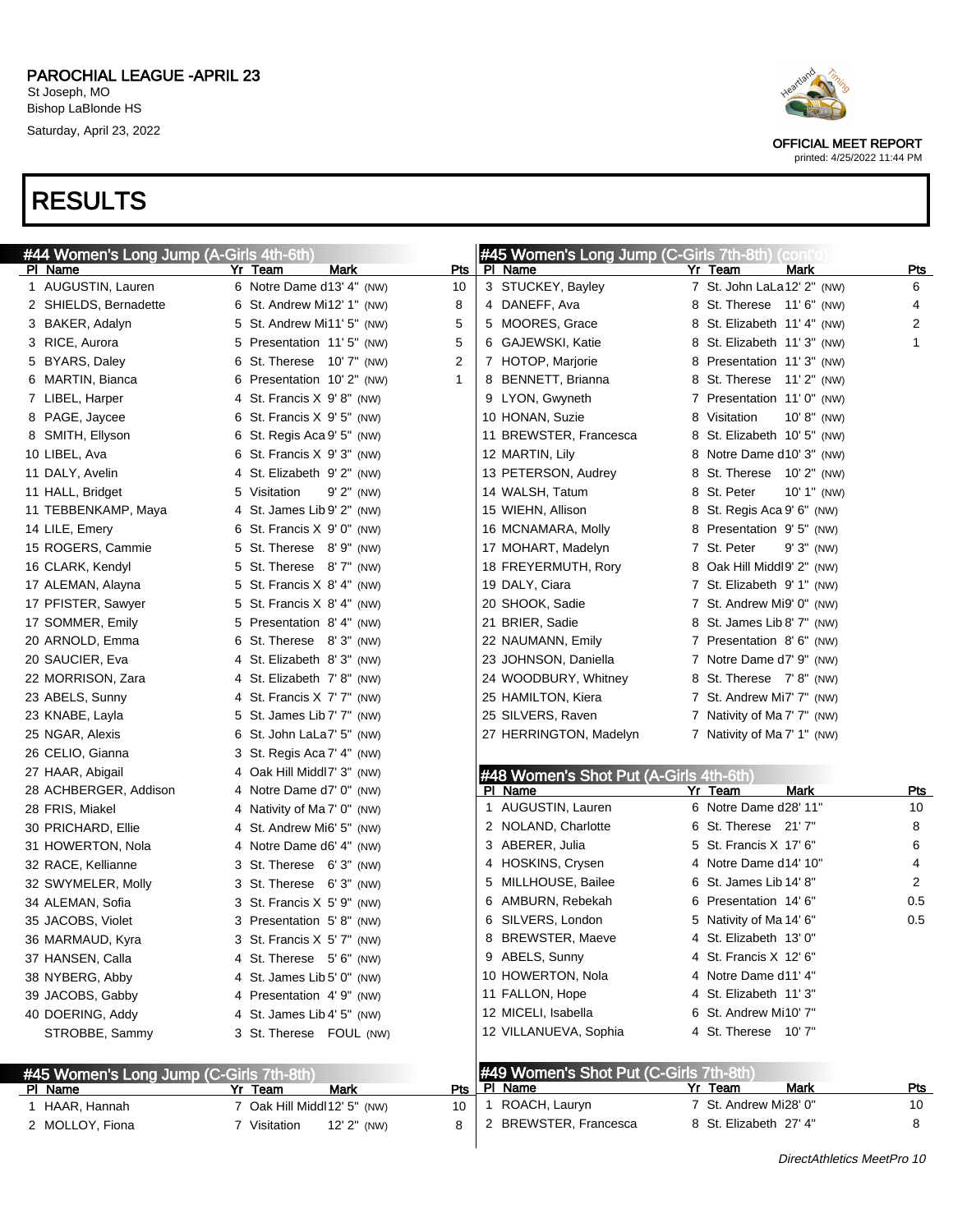| #49 Women's Shot Put (C-Girls 7th-8th) (cont'd) |                          |             |             |                |              | #28 Men's 4 x 100m Relay (D-Boys 7th-8th) |   |                        |             |            |
|-------------------------------------------------|--------------------------|-------------|-------------|----------------|--------------|-------------------------------------------|---|------------------------|-------------|------------|
| PI Name                                         | Yr Team                  | Mark        |             | Pts            |              | PI Team                                   |   |                        | Time        | Pts        |
| 3 VILES, Sophia                                 | 8 St. Elizabeth 26' 9"   |             |             | 6              | $\mathbf{1}$ | St. Regis Academy Middle School (A)       |   |                        | 53.97       | 10         |
| 4 HAAR, Hannah                                  | 7 Oak Hill Middl24' 7"   |             |             | 4              |              | 2 St. Elizabeth (A)                       |   |                        | 57.85       | 8          |
| 5 FREYERMUTH, Rory                              | 8 Oak Hill Middl24' 0"   |             |             | $\overline{2}$ |              | 3 St. Therese (A)                         |   |                        | 59.71       | 6          |
| 6 COURTER, Merit                                | 7 St. Elizabeth 22' 10"  |             |             | $\mathbf{1}$   |              | 4 St. James Liberty Middle School (A)     |   |                        | 1:02.33     | 4          |
| 7 HUGGINS, Sydni                                | 8 Nativity of Ma 22' 1"  |             |             |                |              | 5 Presentation Middle School (A)          |   |                        | 1:02.83     | 2          |
| 8 PETERSON, Audrey                              | 8 St. Therese 21' 5"     |             |             |                |              |                                           |   |                        |             |            |
| 9 CULBERTSON, Sydney                            | 7 Oak Hill Middl20' 9"   |             |             |                |              | #31 Men's 4 x 200m Relay (B-Boys 4th-6th) |   |                        |             |            |
| 10 WOODBURY, Whitney                            | 8 St. Therese 20'8"      |             |             |                |              | PI Team                                   |   |                        | Time        | <b>Pts</b> |
| 11 HUGGINS, Julianna                            | 7 Nativity of Ma 20' 2"  |             |             |                |              | 1 Visitation (A)                          |   |                        | 2:10.93     | 10         |
| 12 ROSENBERG, Bella                             | 7 Nativity of Ma 18' 10" |             |             |                |              | 2 St. James Liberty Middle School (A)     |   |                        | 2:17.86     | 8          |
| 13 HALL, Alyssa                                 | 7 St. James Lib 18' 7"   |             |             |                |              | 3 Presentation Middle School (A)          |   |                        | 2:21.42     | 6          |
| 13 NOLAN, Cora                                  | 8 St. Andrew Mi18' 7"    |             |             |                |              | 4 St. Francis Xavier School (A)           |   |                        | 2:44.60     | 4          |
| 15 HYLAND, Kate                                 | 8 St. Andrew Mi17' 7"    |             |             |                |              |                                           |   |                        |             |            |
| 16 SILVERS, Raven                               | 7 Nativity of Ma 15' 6"  |             |             |                |              | #32 Men's 4 x 200m Relay (D-Boys 7th-8th) |   |                        |             |            |
|                                                 |                          |             |             |                |              | PI Team                                   |   |                        | Time        | Pts        |
| #51 Women's Discus (C-Girls 7th-8th)            |                          |             |             |                |              | 1 St. Therese (A)                         |   |                        | 2:05.10     | 10         |
| PI Name                                         | Yr Team                  | <b>Mark</b> |             | Pts            |              | 2 St. James Liberty Middle School (A)     |   |                        | 2:11.99     | 8          |
| 1 HINKEBEIN, Maecy                              | 8 St. Andrew Mi64' 7"    |             |             | 10             |              | 3 St. Elizabeth (A)                       |   |                        | 2:21.59     | 6          |
| 2 VILES, Sophia                                 | 8 St. Elizabeth 61' 9"   |             |             | 8              |              |                                           |   |                        |             |            |
| 3 HERRINGTON, Madelyn                           | 7 Nativity of Ma 47' 3"  |             |             | 6              |              | #36 Men's 800m SMR (D-Boys 7th-8th)       |   |                        |             |            |
| 4 ROACH, Lauryn                                 | 7 St. Andrew Mi44' 7"    |             |             | 4              |              | PI Team                                   |   |                        | Time        | Pts        |
| 5 FREYERMUTH, Rory                              | 8 Oak Hill Middl44' 6"   |             |             | 2              |              | 1 Visitation (A)                          |   |                        | 2:06.02     | 10         |
| 6 HAAR, Hannah                                  | 7 Oak Hill Middl43' 7"   |             |             | 1              |              | 2 St. Therese (A)                         |   |                        | 2:13.69     | 8          |
| 7 CULBERTSON, Sydney                            | 7 Oak Hill Middl42' 7"   |             |             |                |              |                                           |   |                        |             |            |
| 8 HALL, Alyssa                                  | 7 St. James Lib 41' 3"   |             |             |                |              | #39 Men's High Jump (B-Boys 4th-6th)      |   |                        |             |            |
| 9 ABADIE, Rachel                                | 7 Nativity of Ma 37' 3"  |             |             |                |              | PI Name                                   |   | Yr Team                | <b>Mark</b> | <b>Pts</b> |
| 10 WOODBURY, Whitney                            | 8 St. Therese 36' 0"     |             |             |                |              | 1 DEMORY, Hudson                          |   | 6 St. Therese          | 4' 8''      | 10         |
| 11 HINKEBEIN, Marin                             | 7 St. Andrew Mi34' 4"    |             |             |                |              | 2 MILLIGAN, Robert                        |   | 6 Notre Dame d4' 2"    |             | 8          |
| 12 HUGGINS, Julianna                            | 7 Nativity of Ma 33' 1"  |             |             |                |              | 3 GAUGHAN, Kevin                          | 6 | St. Elizabeth 4' 0"    |             | 6          |
| 13 BAX, Alaina                                  | 7 St. Andrew Mi31' 6"    |             |             |                |              | 4 ROOT, Seamus                            | 5 | Visitation             | 4' 0"       | 4          |
| 14 MOHART, Madelyn                              | 7 St. Peter              | 29' 3"      |             |                |              | 5 DURKIN, Johnny                          | 6 | Visitation             | 3'10"       | 2          |
|                                                 |                          |             |             |                |              | 6 MURRELL, Logan                          | 5 | St. Therese            | 3'10"       | 1          |
| #27 Men's 4 x 100m Relay (B-Boys 4th-6th)       |                          |             |             |                |              | 7 DONAHAY, Jack                           | 5 | St. John LaLa3' 8"     |             |            |
| PI Team                                         |                          | Time        | $H(PI)$ Pts |                |              | 7 HENGGELER, John                         | 6 | St. Elizabeth 3'8"     |             |            |
| 1 Notre Dame de Sion Middle School (A)          |                          | 1:03.95     | 1(1)        | 10             |              | 7 KENDRICK, Benjamin                      | 6 | St. Therese 3'8"       |             |            |
| 2 St. Therese (A)                               |                          | 1:04.54     | 2(1)        | 8              |              | 10 DONAHAY, Matt                          |   | 3 St. John LaLa3' 6"   |             |            |
| 3 Presentation Middle School (A)                |                          | 1:05.01     | 1(2)        | 6              |              | GILLETTE, Garrett                         |   | 4 St. Therese          | NH          |            |
| 4 Presentation Middle School (C)                |                          | 1:06.90     | 1(3)        | 4              |              | GANSON, Knox                              |   | 4 Presentation NH      |             |            |
| 5 Visitation (A)                                |                          | 1:09.61     | 1(4)        | 2              |              | CALDWELL, Brody                           |   | 5 St. Andrew MiNH      |             |            |
| 6 St. James Liberty Middle School (A)           |                          | 1:10.33     | 2(2)        | $\mathbf{1}$   |              |                                           |   |                        |             |            |
| 7 St. Andrew Middle School (A)                  |                          | 1:10.77     | 1(5)        |                |              | #38 Men's High Jump (D-Boys 7th-8th)      |   |                        |             |            |
| 8 St. Francis Xavier School (A)                 |                          | 1:14.21     | 2(3)        |                |              | PI Name                                   |   | Yr Team                | Mark        | <u>Pts</u> |
| 9 Presentation Middle School (B)                |                          | 1:14.31     | 2(4)        |                | 1            | <b>MARTIN, Samuel</b>                     |   | 8 Presentation 4'3"    |             | 10         |
| 10 Notre Dame de Sion Middle School (B)         |                          | 1:14.37     | 2(5)        |                |              | 2 LUEBBERT, Rhys                          |   | 8 St. Therese 4'2"     |             | 8          |
| 11 St. Francis Xavier School (B)                |                          | 1:15.65     | 2(6)        |                |              | 3 KRAMER, Sam                             |   | 7 Oak Hill Middl4' 2"  |             | 6          |
| 12 St. Peter (A)                                |                          | 1:16.01     | 1(6)        |                |              | 4 BECKER, Meekin                          |   | 7 Nativity of Ma 4' 0" |             | 4          |
|                                                 |                          |             |             |                |              | 5 BALDWIN, Ryder                          |   | 7 Oak Hill Middl4' 0"  |             | 2          |
|                                                 |                          |             |             |                |              |                                           |   |                        |             |            |



OFFICIAL MEET REPORT printed: 4/25/2022 11:44 PM

DirectAthletics MeetPro 11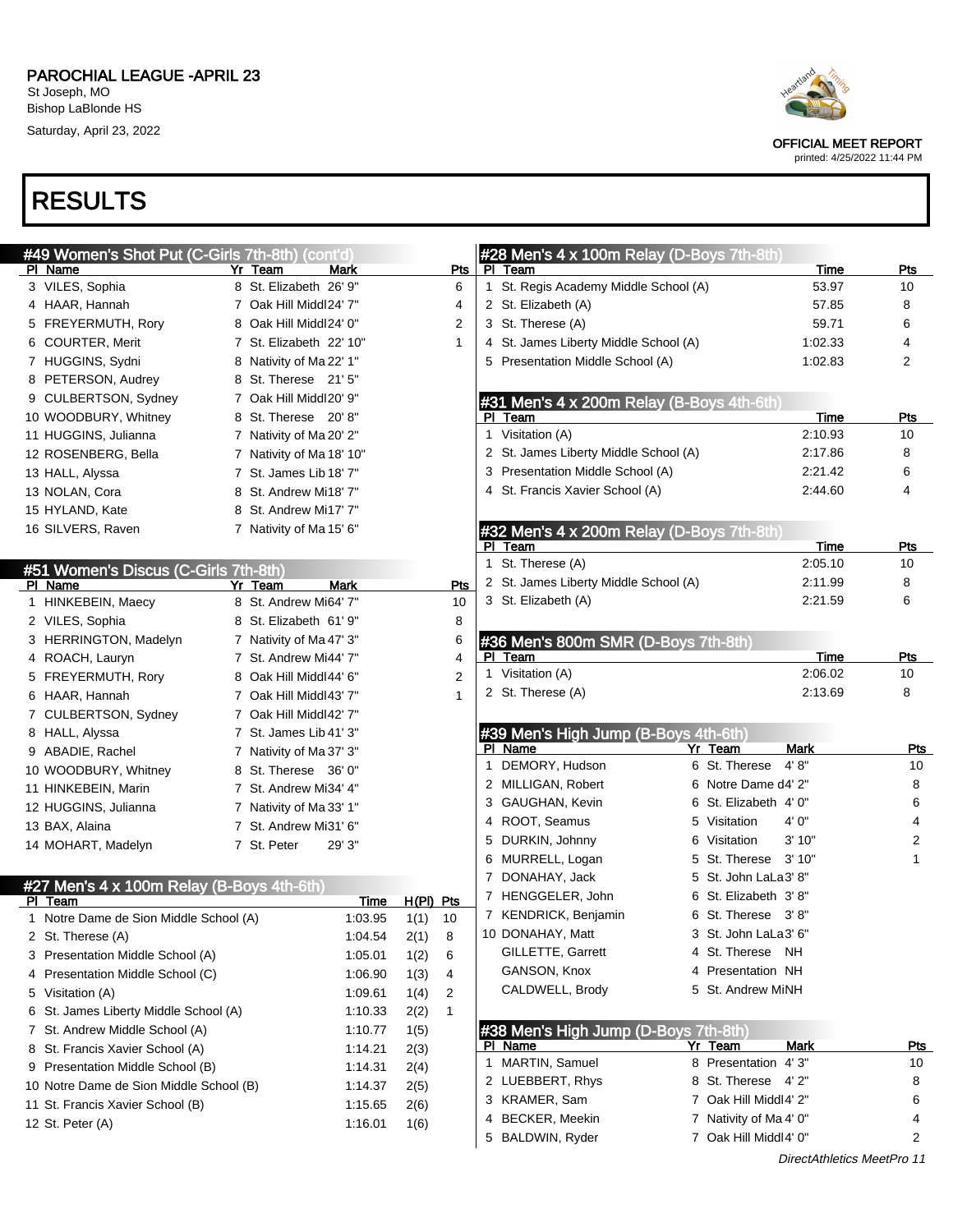#### PAROCHIAL LEAGUE -APRIL 23 St Joseph, MO

Bishop LaBlonde HS Saturday, April 23, 2022





OFFICIAL MEET REPORT

printed: 4/25/2022 11:44 PM

| #38 Men's High Jump (D-Boys 7th-8th) (cont'd) |   |                               |             | #43 Men's Long Jump (B-Boys 4th-6th) (cont'd) |                                |            |
|-----------------------------------------------|---|-------------------------------|-------------|-----------------------------------------------|--------------------------------|------------|
| PI Name                                       |   | Yr Team<br>Mark               | Pts         | PI Name                                       | Yr Team<br>Mark                | $P$ ts     |
| HOTOP, Graham                                 |   | 7 Presentation NH             |             | 42 VALENCIA, Rocco                            | 6 Presentation 5'3" (NW)       |            |
| KUTZ, Jack                                    |   | 7 St. Andrew MiNH             |             | 43 VALENCIA, Roman                            | 3 Presentation 5' 2" (NW)      |            |
|                                               |   |                               |             | MULLER, Andrew                                | 6 St. John LaLaFOUL (NW)       |            |
| #43 Men's Long Jump (B-Boys 4th-6th)          |   |                               |             |                                               |                                |            |
| PI Name                                       |   | Mark<br>Yr Team               | Pts         | #42 Men's Long Jump (D-Boys 7th-8th)          |                                |            |
| 1 BROWNE, Jack                                |   | 6 Notre Dame d11' 10" (NW)    | 10          | PI Name                                       | Mark<br>Yr Team                | <u>Pts</u> |
| 2 BARR, Nolan                                 |   | 5 Presentation 11'3" (NW)     | 8           | 1 CELIO, Anthony                              | 8 St. Regis Aca 14' 4" (NW)    | 10         |
| 3 TOMELDAN, Alex                              |   | 5 Oak Hill Middl10' 9" (NW)   | 6           | 2 KENDRICK, Samuel                            | 8 St. Therese 14' 3" (NW)      | 8          |
| 4 BURNS, Baron                                |   | 5 Visitation<br>$10'7''$ (NW) | 4           | 3 AMADOR, Anthony                             | 8 St. James Lib 13' 9" (NW)    | 6          |
| 5 SEELBREDE, Mithchell                        |   | 5 Presentation 10' 4" (NW)    | 2           | 3 BECKER, Meekin                              | 7 Nativity of Ma 13' 9" (NW)   | 4          |
| 6 SMITH, Evan                                 |   | 5 St. Andrew Mi10' 3" (NW)    | $\mathbf 1$ | 5 BALDWIN, Ryder                              | 7 Oak Hill Middl13' 5" (NW)    | 2          |
| 7 BRIER, Kallen                               | 6 | St. James Lib 10' 2" (NW)     |             | 5 SMITH, Jeremy                               | 8 St. Regis Aca 13' 5" (NW)    | 1          |
| 8 BRANDT, Hank                                |   | 4 St. Therese 9'11" (NW)      |             | 7 SOLIZ, Gabriel                              | 7 St. John LaLa13' 4" (NW)     |            |
| 9 MILLIGAN, Robert                            |   | 6 Notre Dame d9' 6" (NW)      |             | 8 POLLINA, Rafael                             | 7 Oak Hill Middl 13' 1" (NW)   |            |
| 10 PRICE, James "Jaxâ€                        |   | 4 St. Therese 9' 4" (NW)      |             | 9 DENNIS, Liam                                | 8 Visitation<br>$12' 6''$ (NW) |            |
| 11 HELSEL, Tag                                |   | 4 St. Francis X 9' 3" (NW)    |             | 10 PRICE, Jackson                             | 8 St. Regis Aca 12' 5" (NW)    |            |
| 12 PEARCE, Aaden                              |   | 6 St. Francis $X$ 9' 1" (NW)  |             | 11 RAVASINI, Andrew                           | 7 Presentation 12' 3" (NW)     |            |
| 12 TABB, Evan                                 |   | 4 St. Therese 9' 1" (NW)      |             | 12 LAFOND, Langston                           | 7 St. Peter<br>$11' 11''$ (NW) |            |
| 14 HURST, Hudson                              |   | 5 Oak Hill Middl9' 0" (NW)    |             | 13 KRAMER, Sam                                | 7 Oak Hill Middl11' 9" (NW)    |            |
| 15 MULLER, Will                               |   | 4 St. John LaLa8' 11" (NW)    |             | 14 FERRARA, Sam                               | 7 Oak Hill Middl 11' 6" (NW)   |            |
| 15 PARK, Siddhartha                           |   | 4 Notre Dame d8' 11" (NW)     |             | 15 NEELY, Jack                                | 7 St. Peter<br>10' 11" (NW)    |            |
| 15 REED, Ryan                                 |   | 4 Presentation 8'11" (NW)     |             | 16 VROMAN, Cruz                               | 7 Nativity of Ma 8' 11" (NW)   |            |
| 18 ARNES, Conner                              |   | 3 St. Francis X 8'8" (NW)     |             | 17 HULLINGER, Colten                          | 7 St. John LaLa8' 9" (NW)      |            |
| 19 HARRIS, Courtland                          |   | 3 St. Regis Aca 8' 7" (NW)    |             | KUTZ, Jack                                    | 7 St. Andrew MiFOUL (NW)       |            |
| 20 NYBERG, Rogers                             |   | 5 St. James Lib 8' 6" (NW)    |             |                                               |                                |            |
| 21 GANSON, Knox                               | 4 | Presentation 8'5" (NW)        |             | #47 Men's Shot Put (B-Boys 4th-6th)           |                                |            |
| 21 TRAN, Jacob                                | 4 | Presentation 8'5" (NW)        |             | PI Name                                       | Yr Team<br>Mark                | Pts        |
| 23 BLUME, Charlie                             | 6 | St. Elizabeth 8' 4" (NW)      |             | 1 FISHER, Reece                               | 33' 8''<br>6 Visitation        | 10         |
| 23 JAMES, Oliver                              |   | 5 Notre Dame d8' 4" (NW)      |             | 2 SARVER, Collin                              | 6 St. James Lib 32' 7"         | 8          |
| 23 MARMAUD, Bryce                             |   | 5 St. Francis X 8' 4" (NW)    |             | 3 MARTENS, Max                                | 6 Notre Dame d25' 9"           | 6          |
| 26 ENGLAND, Tucker                            |   | 4 St. Francis X 8' 3" (NW)    |             | 4 KENDRICK, Benjamin                          | 6 St. Therese 21' 5"           | 4          |
| 26 GREGORY, Chase                             |   | 5 Oak Hill Middl8' 3" (NW)    |             | 5 BRAY-HOWARD, Elijah                         | 6 Nativity of Ma 21' 4"        | 2          |
| 28 JENKINS, Robert                            |   | 6 St. Therese 8'0" (NW)       |             | 6 BJORNSON, Mikkel JT                         | 6 St. John LaLa 20' 11"        | 1          |
| 29 GARVEY, Ike                                |   | 4 St. Francis X 7' 11" (NW)   |             | 7 ZAHNER, Brian                               | 4 St. Peter<br>19' 6"          |            |
| 29 TRAN, Julian                               |   | 3 Presentation 7' 11" (NW)    |             | 8 HAMILTON, Kason                             | 5 St. Andrew Mi18' 9"          |            |
| 31 NOLAND, Teddy                              |   | 5 St. Therese 7' 9" (NW)      |             | 9 STACH, Sam                                  | 5 Presentation 18'8"           |            |
| 32 CATHCART, Brett                            |   | 5 St. Francis X 7' 6" (NW)    |             | 10 WOODBURY, George                           | 5 St. Therese 18'2"            |            |
| 33 FONTANA, Marco                             |   | 4 St. Peter<br>$7' 4''$ (NW)  |             | 11 NOLAND, Teddy                              | 5 St. Therese 18' 0"           |            |
| 33 GOETTEMOELLER, John Paul                   |   | 5 St. Francis X 7' 4" (NW)    |             | 12 MCCLINTOCK, Paul                           | 6 Presentation 16'8"           |            |
| 35 PAGE, Silas                                |   | 4 St. Francis X 7' 2" (NW)    |             | 13 MANROE, Gabriel                            | 4 St. Andrew Mi16' 6"          |            |
| 36 MANROE, Damien                             |   | 5 St. Andrew Mi7' 1" (NW)     |             | 14 SCHAEFER, Grant                            | 5 St. Andrew Mi16' 3"          |            |
| 37 PRITT, Aiden                               |   | 4 St. Francis X 7' 0" (NW)    |             | 15 MUDD, Bobby                                | 4 St. Peter<br>15' 10"         |            |
| 38 WARD, Sterling                             |   | 3 Nativity of Ma 6' 6" (NW)   |             | 16 ROGGE, Abe                                 | 3 St. Elizabeth 15' 2"         |            |
| 39 CELIO, Vincent                             |   | 4 St. Regis Aca 6' 4" (NW)    |             | 17 BROST, Paul                                | 4 Nativity of Ma 15' 1"        |            |
| 39 WOLF-DUDLEY, Jerrick                       |   | 4 St. Francis X 6' 4" (NW)    |             | 18 YARNEVICH, Jacob                           | 4 St. Elizabeth 14' 7"         |            |
| 41 BLUME, Emmett                              |   | 4 St. Elizabeth 6' 2" (NW)    |             | 19 KEVERN, Winston                            | 4 Notre Dame d13' 7"           |            |
|                                               |   |                               |             |                                               |                                |            |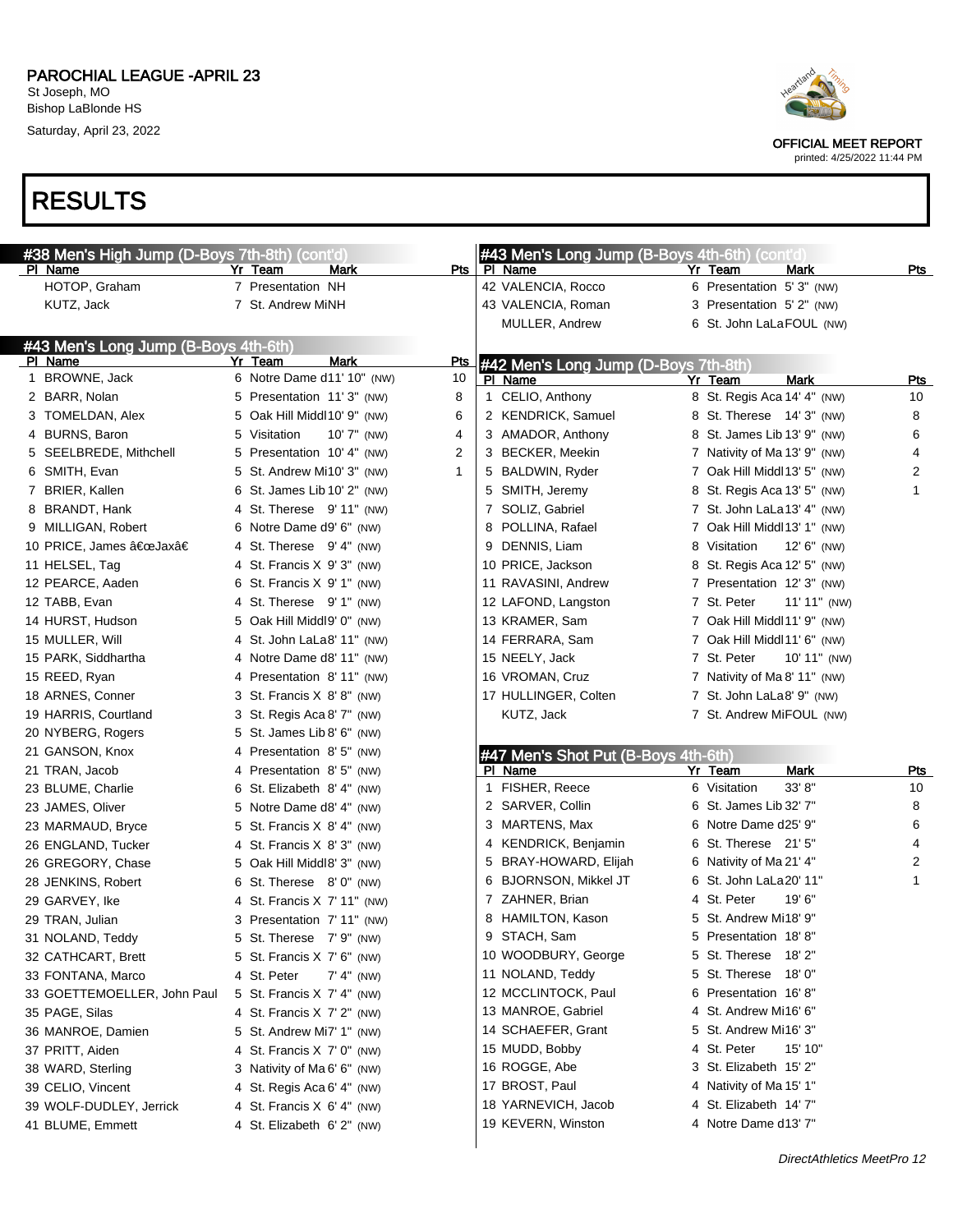|    | #47 Men's Shot Put (B-Boys 4th-6th) (cont'd) |                         |             |            |              | <b>B-Boys 4th-6th Men's Scores</b>            |             |              |  |
|----|----------------------------------------------|-------------------------|-------------|------------|--------------|-----------------------------------------------|-------------|--------------|--|
|    | PI Name                                      | Yr Team                 | Mark        | Pts PI     |              | Team                                          | Code        | <b>Score</b> |  |
|    | 20 KALLENBACH, Matthew                       | 4 St. Therese           | 12'2"       |            | 1            | St. James Liberty Middle School               | <b>SJLM</b> | 74           |  |
|    | 21 DOMINGUEZ, Manuel                         | 4 Nativity of Ma 10' 8" |             |            | 2            | Visitation                                    | <b>VES</b>  | 62           |  |
|    | 22 VILLANUEVA, William                       | 4 St. Therese 9'8"      |             |            | 2            | Notre Dame de Sion Middle School              | <b>NDMS</b> | 62           |  |
|    |                                              |                         |             |            | 4            | <b>Presentation Middle School</b>             | <b>PREM</b> | 55           |  |
|    | #46 Men's Shot Put (D-Boys 7th-8th)          |                         |             |            | 5            | St. Andrew Middle School                      | ANDY        | 32           |  |
|    | PI Name                                      | Yr Team                 | <b>Mark</b> | <b>Pts</b> | 6            | St. Therese                                   | <b>STTE</b> | 31           |  |
|    | 1 CURTIS, K'lyn                              | 8 St. Regis Aca 54' 2"  |             | 10         | 7            | St. Elizabeth                                 | <b>STEE</b> | 30           |  |
|    | 2 PRICE, Jackson                             | 8 St. Regis Aca 32' 4"  |             | 8          | 8            | St. Peter                                     | <b>STPE</b> | 7            |  |
|    | 3 WALSH, Quinn                               | 7 St. Peter             | 30'0''      | 6          | 9            | Oak Hill Middle School                        | <b>OHMS</b> | 6            |  |
|    | 3 SCHEIDERER, Henry                          | 8 St. Peter             | 30' 0"      | 4          | 10           | St. Francis Xavier School                     | <b>SFXS</b> | 4            |  |
|    | 5 TROZZOLO, Marcus                           | 8 St. Elizabeth 29' 6"  |             | 2          | 11           | St. Regis Academy Middle School               | <b>SRAM</b> | 3            |  |
|    | 6 MCKENNA, Cormac                            | 8 Notre Dame d26' 10"   |             |            | 12           | Nativity of Mary                              | <b>NOME</b> | 2            |  |
|    | 7 JACOBS, Tyler                              | 8 Presentation 24' 5"   |             |            | 13           | St. John LaLande                              | <b>STJL</b> | 1            |  |
|    | 8 HULLINGER, Colten                          | 7 St. John LaLa24' 4"   |             |            |              |                                               |             |              |  |
|    | 9 CLUNE, Connor                              | 8 St. Peter             | 22' 0"      |            | PI           | <b>C-Girls 7th-8th Women's Scores</b><br>Team | Code        | Score        |  |
|    | 10 DOTSON, Jack                              | 7 Oak Hill Middl21' 11" |             |            | $\mathbf{1}$ | St. Elizabeth                                 | <b>STEE</b> | 80           |  |
|    | 11 BRYANT, Kevin                             | 7 St. Therese 21' 4"    |             |            | 2            | St. Andrew Middle School                      | ANDY        | 58           |  |
|    | 12 REYNOLDS, Mateo                           | 7 St. Peter             | 19' 5"      |            | 3            | St. Therese                                   | <b>STTE</b> | 55           |  |
|    |                                              |                         |             |            |              | Visitation                                    |             |              |  |
|    | #50 Men's Discus (D-Boys 7th-8th)            |                         |             |            | 4            |                                               | <b>VES</b>  | 35           |  |
|    | PI Name                                      | Yr Team                 | <b>Mark</b> | Pts        | 5            | St. John LaLande                              | <b>STJL</b> | 28           |  |
|    | 1 CURTIS, K'lyn                              | 8 St. Regis Aca 154' 0" |             | 10         | 6            | St. Peter                                     | <b>STPE</b> | 21           |  |
|    | 2 MCKENNA, Cormac                            | 8 Notre Dame d85' 3"    |             | 8          | 7            | Oak Hill Middle School                        | <b>OHMS</b> | 19           |  |
|    | 3 FANNING, Will                              | 8 Visitation            | 73'8"       | 6          | 8            | Nativity of Mary                              | <b>NOME</b> | 14           |  |
|    | 4 FERRARA, Sam                               | 7 Oak Hill Middl61' 8"  |             | 4          | 9            | St. Regis Academy Middle School               | <b>SRAM</b> | 10           |  |
|    | 5 DAVIS, Bode                                | 8 Presentation 60' 10"  |             | 2          | 10           | St. James Liberty Middle School               | <b>SJLM</b> | 6            |  |
|    | 6 SICOLI, Gehrig                             | 8 Visitation            | 60' 5"      |            | 11           | <b>Presentation Middle School</b>             | <b>PREM</b> | 5            |  |
|    | 7 JACOBS, Tyler                              | 8 Presentation 58' 10"  |             |            |              | D-Boys 7th-8th Men's Scores                   |             |              |  |
|    | 8 POLLINA, Rafael                            | 7 Oak Hill Middl57' 2"  |             |            | PI.          | Team                                          | Code        | Score        |  |
|    | 9 BRYANT, Kevin                              | 7 St. Therese 52' 10"   |             |            | 1.           | St. Regis Academy Middle School               | <b>SRAM</b> | 104          |  |
|    | 10 BAHR, Kaiden                              | 7 Presentation 50'7"    |             |            | 2            | St. Therese                                   | <b>STTE</b> | 49           |  |
|    | 11 OLSCHKI, Ben                              | 7 Presentation 46' 0"   |             |            | 3            | St. Elizabeth                                 | <b>STEE</b> | 36           |  |
|    |                                              |                         |             |            | 4            | <b>Presentation Middle School</b>             | <b>PREM</b> | 34           |  |
|    | A-Girls 4th-6th Women's Scores               |                         |             |            | 5            | Visitation                                    | <b>VES</b>  | 30           |  |
| PI | Team                                         | Code                    | Score       |            | 5            | St. James Liberty Middle School               | <b>SJLM</b> | 30           |  |
| 1  | St. Therese                                  | <b>STTE</b>             | 100         |            | 7            | St. Peter                                     | <b>STPE</b> | 22           |  |
| 2  | <b>Presentation Middle School</b>            | <b>PREM</b>             | 51.5        |            | 7            | Nativity of Mary                              | <b>NOME</b> | 22           |  |
| 3  | Notre Dame de Sion Middle School             | <b>NDMS</b>             | 46          |            | 9            | Oak Hill Middle School                        | <b>OHMS</b> | 14           |  |
| 4  | Visitation                                   | <b>VES</b>              | 45          |            | 10           | Notre Dame de Sion Middle School              | <b>NDMS</b> | 9            |  |
| 5  | St. Peter                                    | <b>STPE</b>             | 37          |            |              |                                               |             |              |  |
| 6  | St. Francis Xavier School                    | <b>SFXS</b>             | 35          |            | PI           | <b>Men's Scores</b><br>Team                   | Code        | Score        |  |
| 7  | St. Andrew Middle School                     | ANDY                    |             |            | $\mathbf{1}$ | St. Regis Academy Middle School               | <b>SRAM</b> | 107          |  |
|    |                                              |                         | 30          |            |              |                                               |             |              |  |
| 8  | St. Elizabeth                                | <b>STEE</b>             | 8           |            | 2            | St. James Liberty Middle School               | <b>SJLM</b> | 104          |  |
| 8  | St. James Liberty Middle School              | <b>SJLM</b>             | 8           |            | 3            | Visitation                                    | <b>VES</b>  | 92           |  |
| 10 | Nativity of Mary                             | <b>NOME</b>             | 4.5         |            | 4            | <b>Presentation Middle School</b>             | PREM        | 89           |  |
|    |                                              |                         |             |            | 5            | St. Therese                                   | <b>STTE</b> | 80           |  |



OFFICIAL MEET REPORT printed: 4/25/2022 11:44 PM

DirectAthletics MeetPro 13